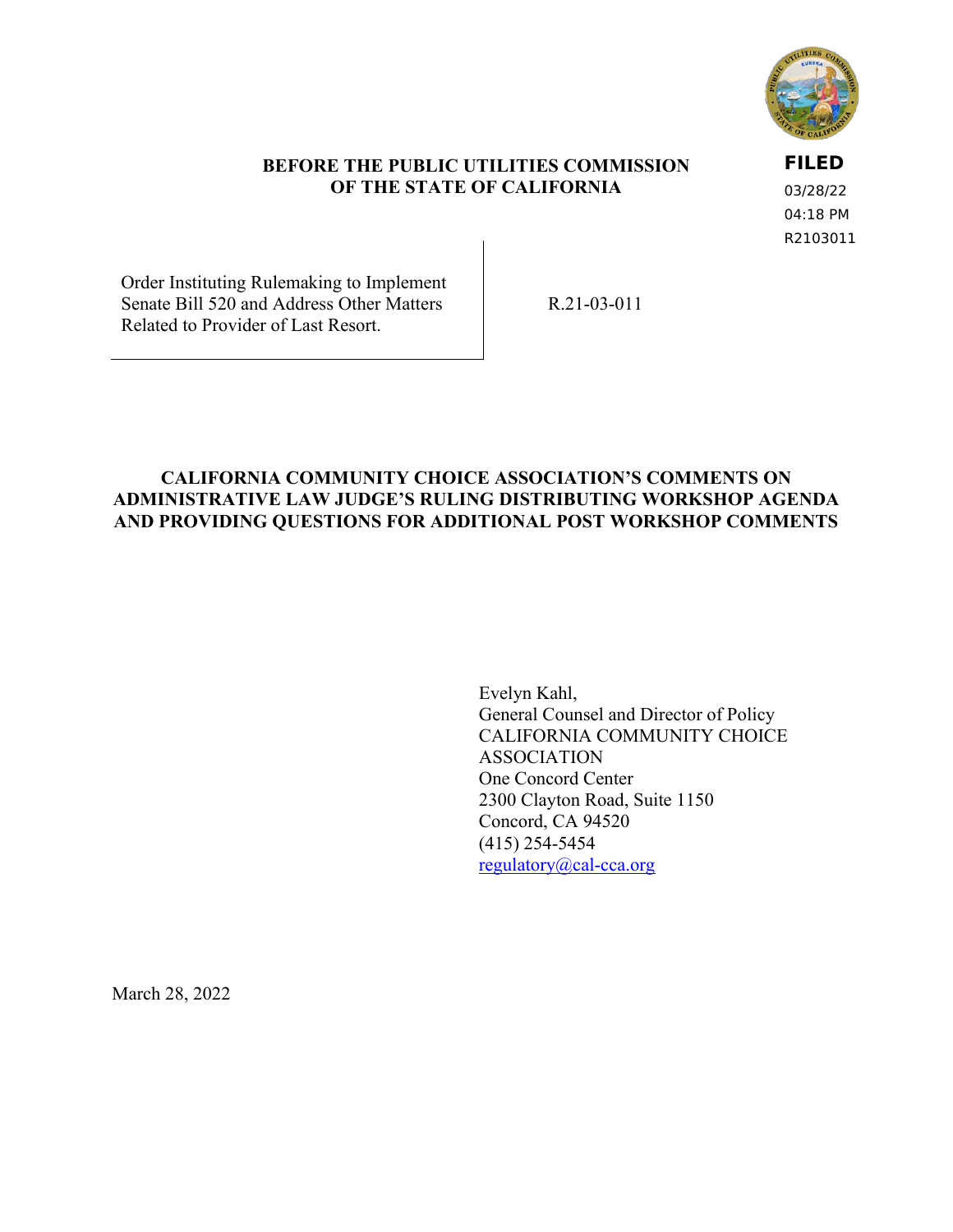# **TABLE OF CONTENTS**

| I.   |           |                                                                                                                            |  |  |  |
|------|-----------|----------------------------------------------------------------------------------------------------------------------------|--|--|--|
| Π.   |           |                                                                                                                            |  |  |  |
| III. |           |                                                                                                                            |  |  |  |
|      | A.        |                                                                                                                            |  |  |  |
|      |           | 1.                                                                                                                         |  |  |  |
|      |           | 2.                                                                                                                         |  |  |  |
|      | <b>B.</b> | Balancing Accounts With Interests Should be Used to Address<br>PG&E's Liquidity Concern Rather Than PG&E's Pool Proposal10 |  |  |  |
| IV.  |           |                                                                                                                            |  |  |  |
|      | A.        | The POLR Should Assume Energy, RA, RPS, and IRP Compliance<br>Obligations for Returned Customers During the POLR Period11  |  |  |  |
|      | <b>B.</b> |                                                                                                                            |  |  |  |
|      |           | 1.                                                                                                                         |  |  |  |
|      |           | 2.                                                                                                                         |  |  |  |
| V.   |           |                                                                                                                            |  |  |  |
| VI.  |           |                                                                                                                            |  |  |  |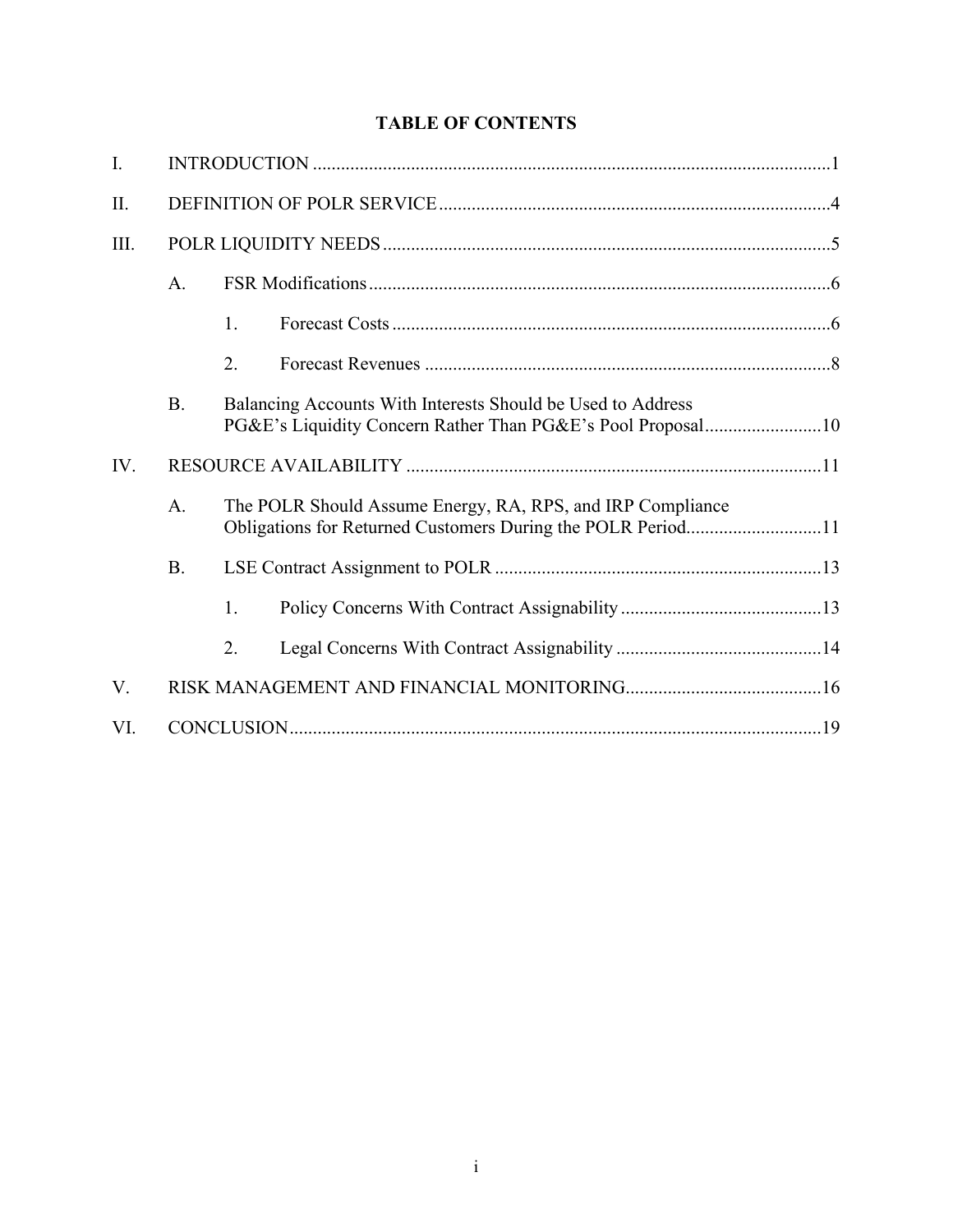# **TABLE OF AUTHORITIES**

#### **Caselaw**

| Peaches Records and Tapes, Inc., 51 B.R. 583, 587, n.6 (B.A.P. 9th Cir. 1985)  16           |  |  |  |  |
|---------------------------------------------------------------------------------------------|--|--|--|--|
| Northwest Wholesale, Inc. v. Pac Organic Fruit, LLC, 357 P.3d 650 (2015) 16                 |  |  |  |  |
| Pacific Gas & Electric Co. v. State Energy Resources Conservation & Development             |  |  |  |  |
|                                                                                             |  |  |  |  |
|                                                                                             |  |  |  |  |
| Sherwood Partners, Inc., v. Lycos Inc., 394 F.3d 1198, 1201 (9th Cir. 2005)                 |  |  |  |  |
| Spieker Props., L.P. v. MFM The SPFC Liquidating Trust (In re Southern Pac. Funding Corp.), |  |  |  |  |
|                                                                                             |  |  |  |  |

# **Constitutional Provisions**

| <b>California Public Utilities Commision Proceedings</b> |  |
|----------------------------------------------------------|--|
|                                                          |  |
| <b>California Public Utilities Code</b>                  |  |
|                                                          |  |
| <b>California Public Utilities Commission Decisions</b>  |  |
|                                                          |  |
| <b>California Legislation</b>                            |  |
|                                                          |  |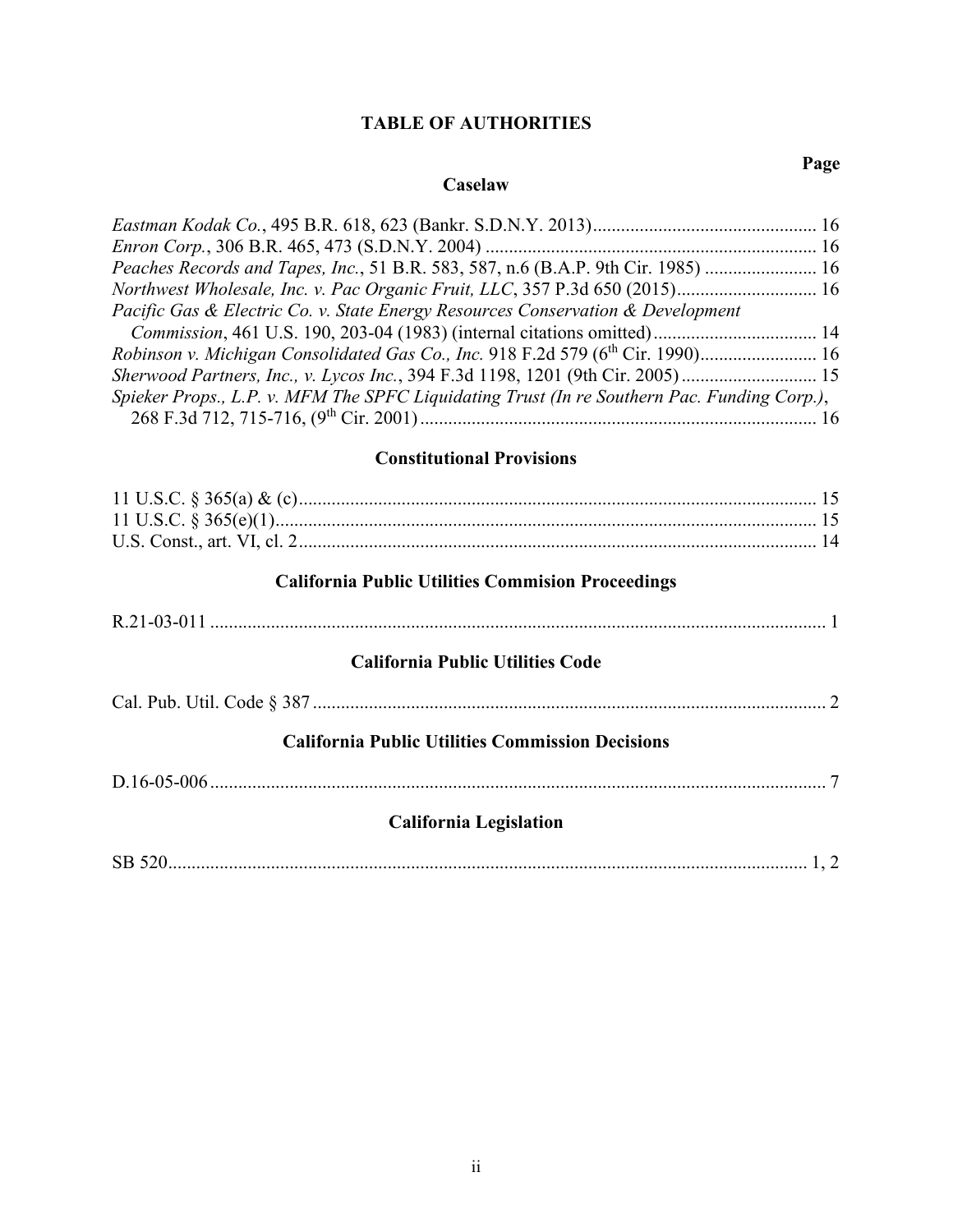## **SUMMARY OF RECOMMENDATIONS**

- The overall Provider of Last Resort (POLR) process is not broken; CalCCA agrees with the investor-owned utilities (IOUs) that continuing to provide the POLR a six-month runway to prepare for a return of customers remains reasonable.
- Financial security requirements (FSR) for load-serving entities (LSEs) should be refined to reflect the current market price benchmarks (MPBs) for resource adequacy (RA) and Renewable Portfolio Standard (RPS) products. If the existing FSR is adjusted further to refine the accuracy of the calculation, the Commission must consider the full range of accuracy adjustments proposed by Southern California Edison Company (SCE) and CalCCA.
- The POLR's most urgent role is to provide energy to returning customers. The POLR thus should maintain the existing right to an RA waiver when resources are unavailable at a reasonable price and should receive a deferral of obligations to meet RPS and Integrated Resource Plan (IRP) requirements where circumstances require.
- The POLR should not be required to "hedge" or procure resources in advance of any customer returns. Putting the POLR in the market for these additional resources would only exacerbate resource constraints and increase costs for not only returning LSEs but *all* LSEs.
- To the extent the POLR must advance funds to pay for costs before customer revenues start to cover such costs, the POLR should recover financing cost through balancing account treatment as it does in other circumstances.
- The implementation planning process for new community choice aggregators (CCAs) should be refined to require additional financial projections with standardized assumptions, a milestone plan for implementation, quarterly check-ins with Commission staff to prepare for launch and final financial projection and check-in six months prior to launch.
- Operating CCAs should be subject to a three-tiered reporting rubric with the approach calibrated to the CCA's circumstances.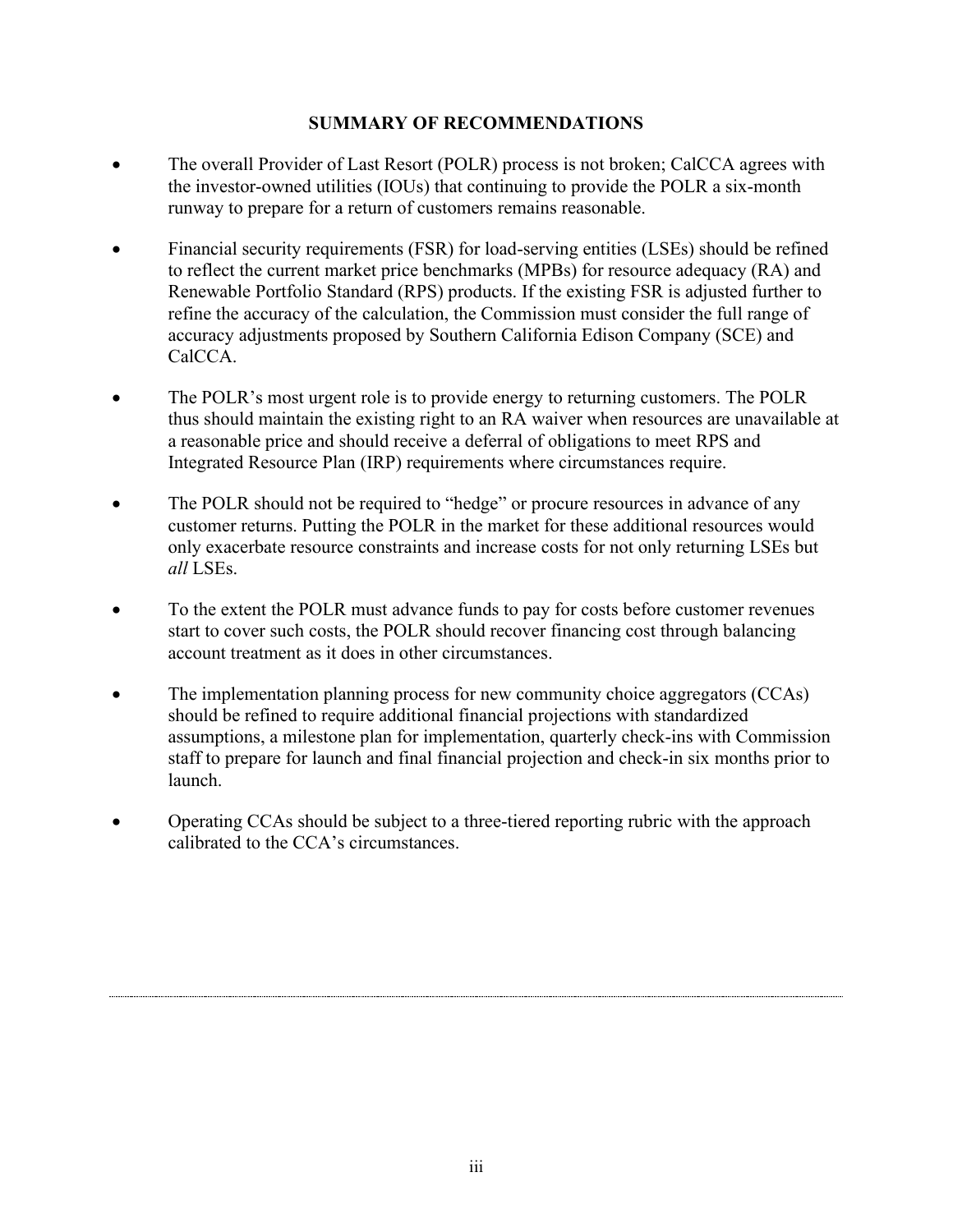## **BEFORE THE PUBLIC UTILITIES COMMISSION OF THE STATE OF CALIFORNIA**

Order Instituting Rulemaking to Implement Senate Bill 520 and Address Other Matters Related to Provider of Last Resort.

R.21-03-011

### **CALIFORNIA COMMUNITY CHOICE ASSOCIATION'S COMMENTS ON ADMINISTRATIVE LAW JUDGE'S RULING DISTRIBUTING WORKSHOP AGENDA AND PROVIDING QUESTIONS FOR ADDITIONAL POST WORKSHOP COMMENTS**

The California Community Choice Association<sup>[1](#page-4-1)</sup> (CalCCA) submits these Comments in

response to the *Administrative Law Judge's Ruling Distributing Workshop Agenda and* 

Providing Questions for Additional Post Workshop Comments (Ruling),<sup>[2](#page-4-2)</sup> issued on February 24,

2022.

## <span id="page-4-0"></span>**I. INTRODUCTION**

The objective in this proceeding is to implement Senate Bill 520 (SB 520), which

established requirements for a POLR -- whether an IOU, another LSE, or a third party. SB 520

rightly directed the California Public Utilities Commission (Commission) to ensure that a POLR

is capable of serving its intended role of providing a service to any customer returning to its

service without undermining reliability and the state's climate goals or shifting costs to other

customers. The tone of the proceeding, however, has been set by a fear of a "Black Swan" event

<span id="page-4-1"></span><sup>1</sup> California Community Choice Association represents the interests of 23 community choice electricity providers in California: Apple Valley Choice Energy, Central Coast Community Energy, Clean Energy Alliance, Clean Power Alliance, CleanPowerSF, Desert Community Energy, East Bay Community Energy, Lancaster Choice Energy, Marin Clean Energy, Orange County Power Authority, Peninsula Clean Energy, Pico Rivera Innovative Municipal Energy, Pioneer Community Energy, Pomona Choice Energy, Rancho Mirage Energy Authority, Redwood Coast Energy Authority, San Diego Community Power, San Jacinto Power, San José Clean Energy, Santa Barbara Clean Energy, Silicon Valley Clean Energy, Sonoma Clean Power, and Valley Clean Energy.

<span id="page-4-2"></span><sup>2</sup> *Administrative Law Judge's Ruling Distributing Workshop Agenda and Providing Questions for Additional Post Workshop Comments,* Rulemaking (R.) 21-03-011 (Feb. 24, 2022) (Ruling).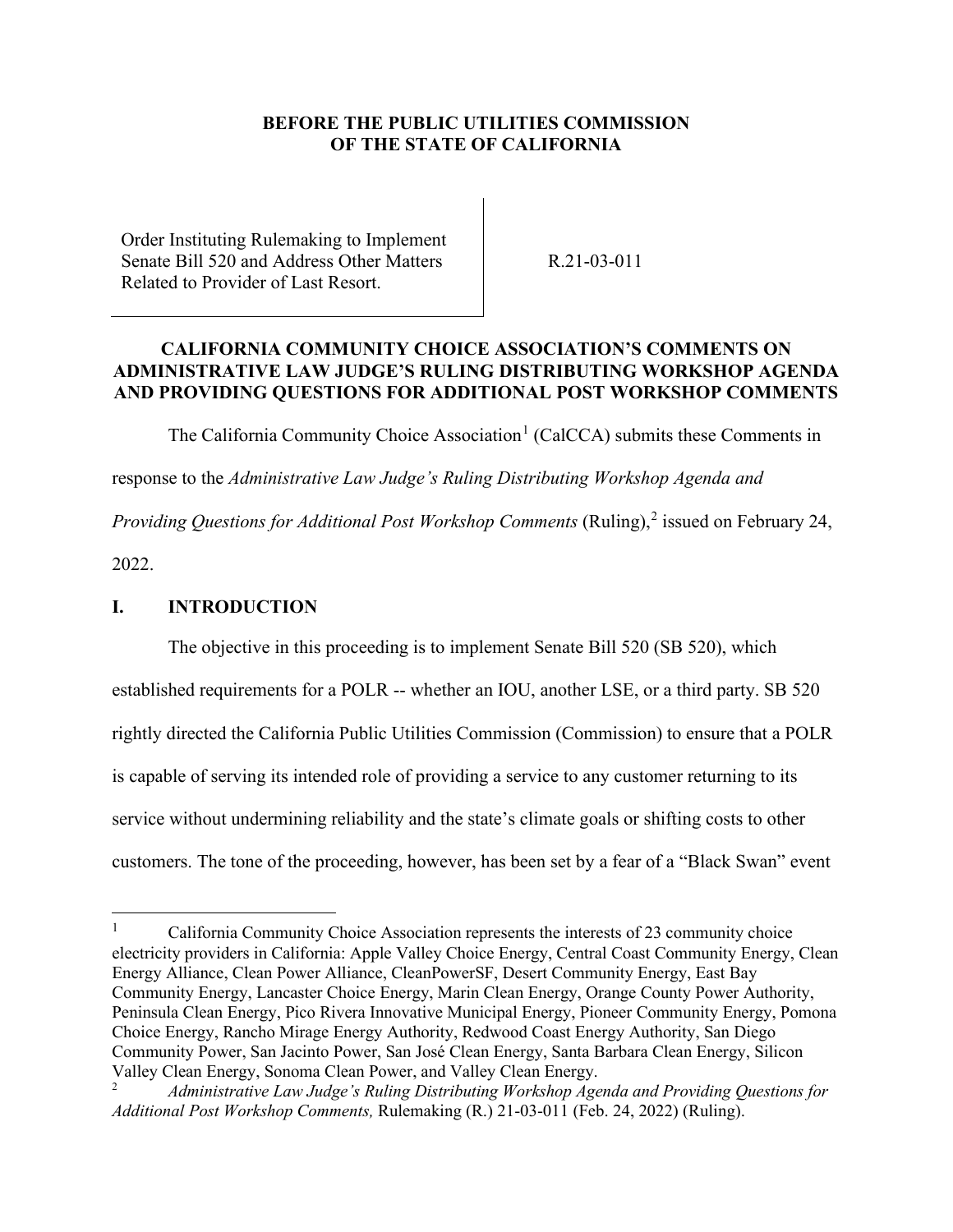-- an unpredictable or improbable event with potentially severe consequences. As Energy Division Staff explained during the March 7, 2022 workshop:

> If the LSE fails and the POLR is not readily able to secure the resources needed to serve the returning customers, not only will the procurement costs will spike for returning customers, but the capacity shortfall will continue, impacting the cost for everyone. In a worst-case scenario, the conditions could lead to additional LSE failures. The POLR must be able to perform its responsibilities even in the event of large and/or cascading failures and in extreme market conditions, when the resources are not readily available.<sup>[3](#page-5-0)</sup>

CalCCA does not dismiss these concerns; unpredictable and improbable events can and do occur, and SB 520 does require the Commission to address "potentially large and unplanned" returns.<sup>[4](#page-5-1)</sup> But if the Commission is trying to design structures around extreme events, focusing on CCAs is an unreasonably narrow approach. An extreme event can affect both IOU and Electric Service Provider (ESP) customers. Indeed, the 2021 Texas Black Swan Blackout, which was due to several key factors that could not be repeated in California,<sup>[5](#page-5-2)</sup> involved retail electric service providers – not CCAs -- returning customers.  $6$  In addition, California's closest experience – the 2000-2001 energy crisis – involved IOUs facing out-of-control prices, and the IOUs had to serve the customers and deal with the costs directly driving one IOU into bankruptcy. An unpredictable, extreme event could wreak havoc on all LSEs and their customers, which SB 520 recognizes by requiring the Commission to develop rules for "all LSEs," not just CCAs.

<span id="page-5-0"></span><sup>3</sup> Provider of Last Resort (POLR) Workshop #2, Ruling, Mar. 7, 2022 (POLR Workshop #2 Presentations), at Slide 8.

<span id="page-5-1"></span><sup>4</sup> Cal. Pub. Util. Code § 387.

<span id="page-5-2"></span><sup>5</sup> Such factors include harsh weather conditions that froze natural gas equipment and caused generator failures and an energy-only market with price caps at \$9,000/MWh.

<span id="page-5-3"></span><sup>6</sup> *The Timeline and Events of the February 2021 Texas Electric Grid Blackouts*, The University of Texas at Austin Energy Institute, July 2021, at 65: [https://energy.utexas.edu/sites/default/files/UTAustin%20%282021%29%20EventsFebruary2021TexasBl](https://energy.utexas.edu/sites/default/files/UTAustin%20%282021%29%20EventsFebruary2021TexasBlackout%2020210714.pdf) [ackout%2020210714.pdf.](https://energy.utexas.edu/sites/default/files/UTAustin%20%282021%29%20EventsFebruary2021TexasBlackout%2020210714.pdf)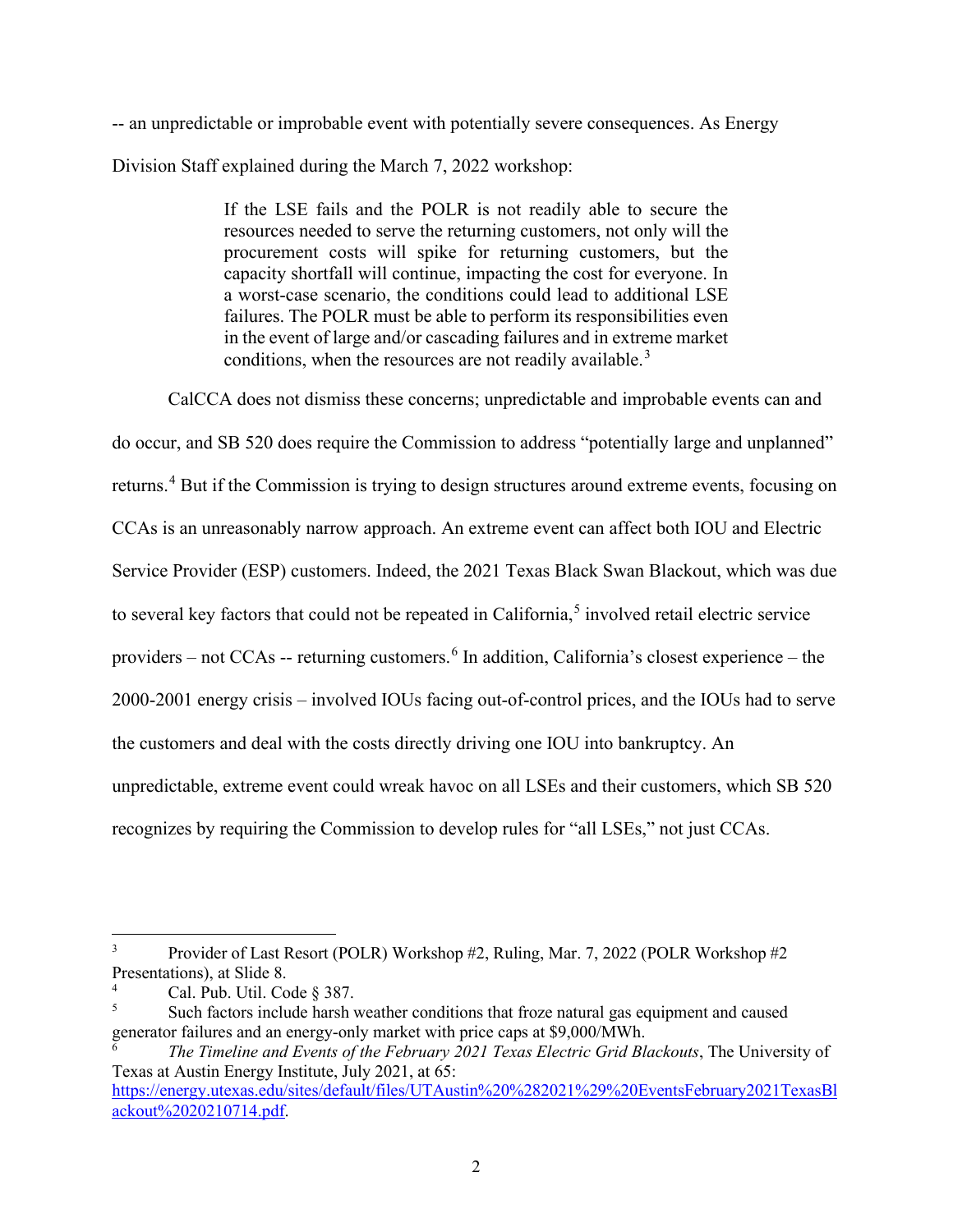Assuming that these conditions are somehow rooted in the CCA framework ignores the full picture and unfairly disadvantages CCA customers.

Staff's approach also strays from the proceeding's goal by mixing together the current resource constraints in the market with concerns over CCA customer returns. The state's existing resources are without question constrained. But the constraint was not caused by CCAs, but rather a failure of adequate planning for many years. Moreover, the risk that the constraints will drive price spikes exists for a host of reasons independent of CCA financial conditions. Efforts to use the POLR to solve the resource constraint problem are misplaced.

A more reasonable starting place to evaluate POLR procedures and adequacy is a balanced examination of recent, actual experience of customer returns and an evidence-based examination of the actual risks of returns. SCE has real life experience with customer return with the 2021-2022 returns by Western Community Energy and Baldwin Park Resident Owned Utility District. SCE has offered a number of refinements – some of which CalCCA currently supports - - that are relatively modest in comparison with those offered initially by Staff, Pacific Gas & Electric Company (PG&E), and other parties. Attention should be focused on getting a workable return process in place, based on that experience, which can be scaled as needed.

The overall POLR process is not broken. To shore up the existing POLR structure, CalCCA proposes the following measures and looks forward to further collaboration with the Staff and stakeholders to further refine these proposals.

- The overall POLR process is not broken; CalCCA agrees with the IOUs that continuing to provide the POLR a six-month runway to prepare for a return of customers remains reasonable.
- FSRs for LSEs should be refined to reflect the current MPBs for RA and RPS products. If the existing FSR is adjusted further to refine the accuracy of the calculation, the Commission must consider the full range of accuracy adjustments proposed by SCE and CalCCA.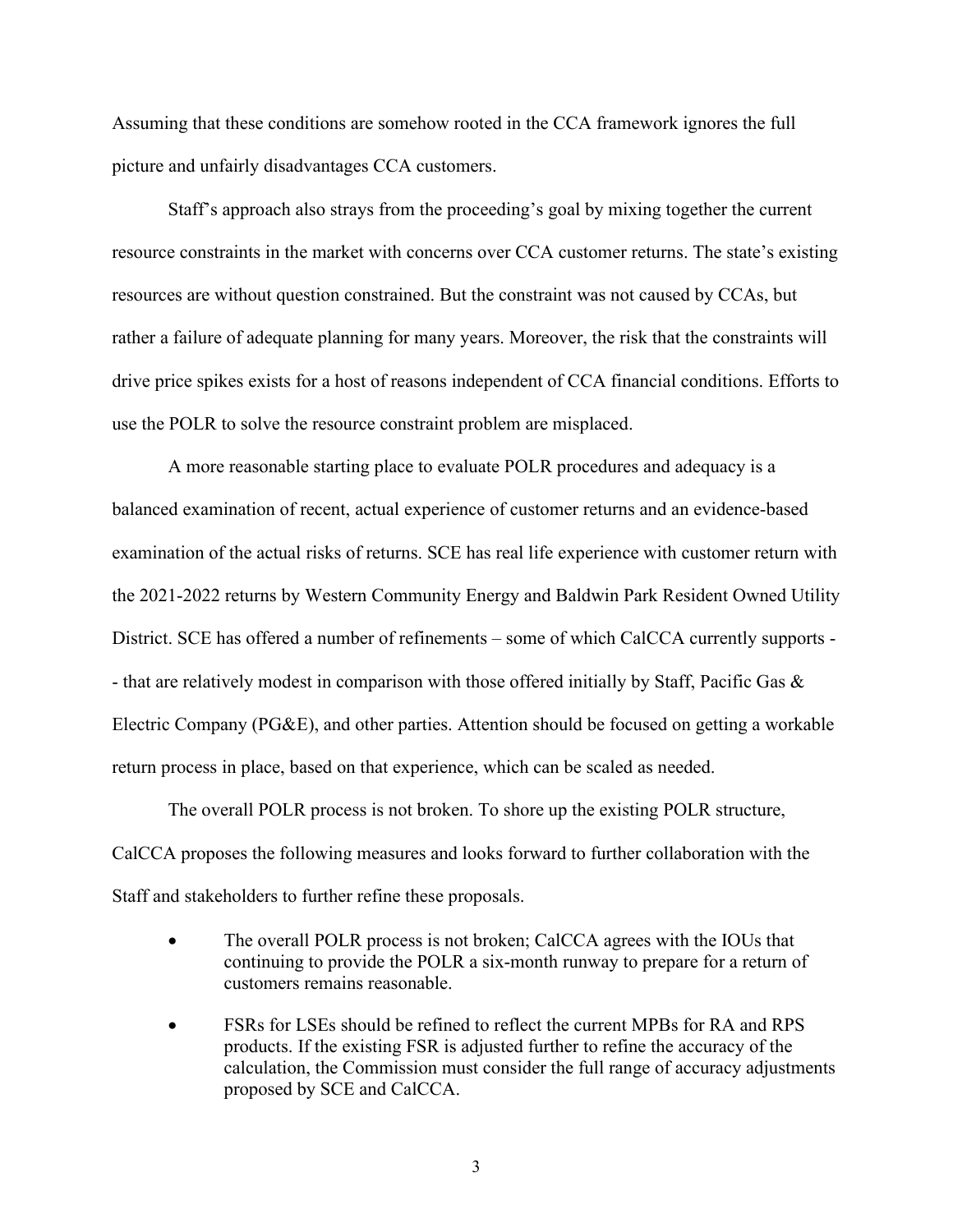- The POLR's most urgent role is to provide energy to returning customers. The POLR thus should maintain the existing right to an RA waiver when resources are unavailable at a reasonable price and should receive a deferral of obligations to meet RPS and IRP requirements where circumstances require.
- The POLR should not be required to "hedge" or procure resources in advance of any customer returns. Putting the POLR in the market for these additional resources would only exacerbate resource constraints and increase costs for not only returning LSEs but *all* LSEs.
- To the extent the POLR must advance funds to pay for costs before customer revenues start to cover such costs, the POLR should recover financing costs through balancing account treatment as it does in other circumstances.
- The implementation planning process for new CCAs should be refined to require additional financial projections with standardized assumptions, a milestone plan for implementation, quarterly check-ins with Commission staff to prepare for launch and final financial projection and check-in six months prior to launch.
- Operating CCAs should be subject to a three-tiered reporting rubric with the approach calibrated to the CCA's circumstances.

# <span id="page-7-0"></span>**II. DEFINITION OF POLR SERVICE**

CalCCA does not propose any change in the existing definition of or general process for

POLR service. POLR service today can be defined as a service provided by the IOU for a

specified period when customers are involuntarily returned to the IOU by their LSE. Today,

customers are returned consistent with the process shown in Figure 1 below.



*Figure 1: Existing Return Process Presented at the March 7, 2022 Working Group*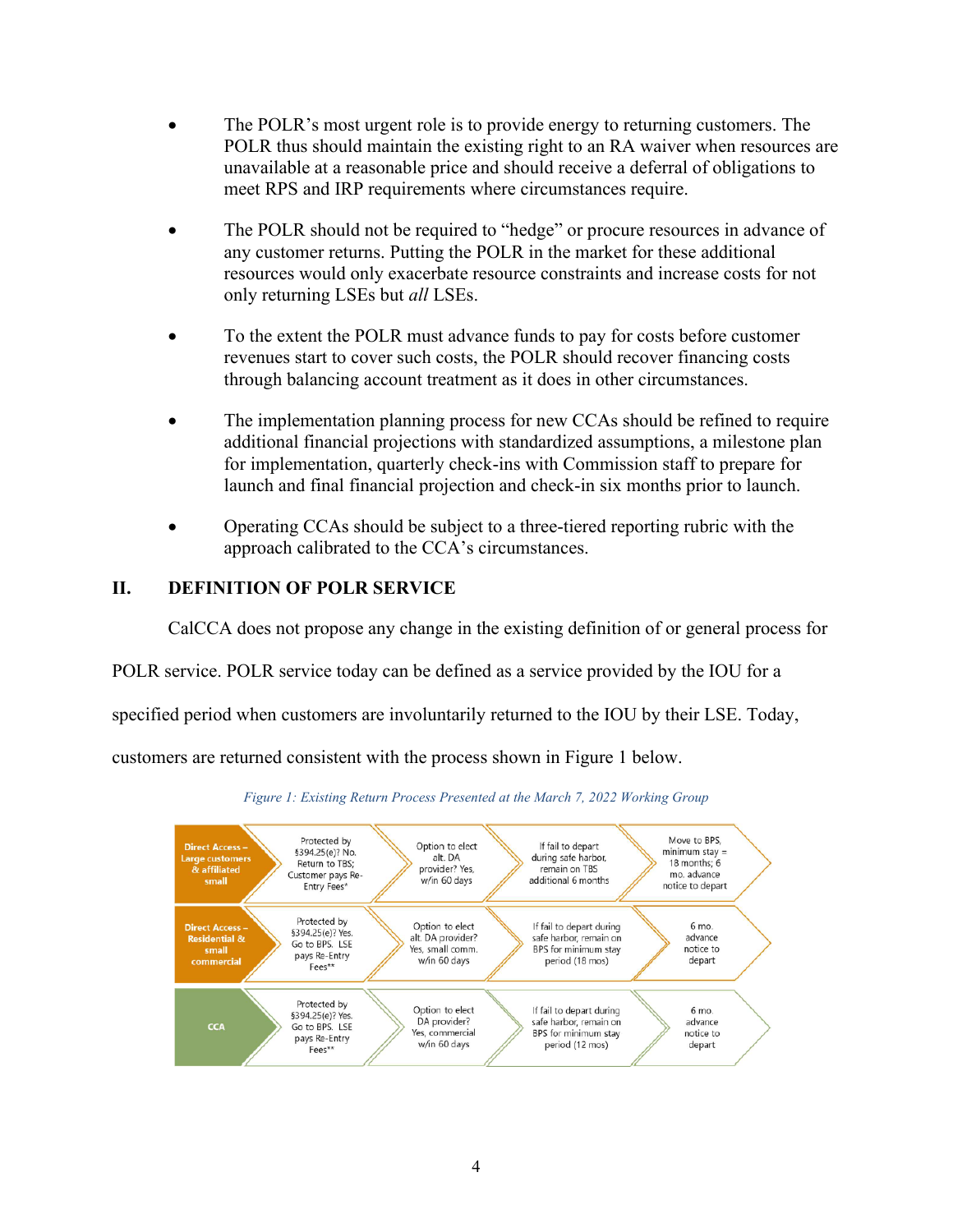The "POLR period" for most CCA customers, who do not have Direct Access (DA) options, is six months, beginning on the date the customers are returned. A DA customer with a 60-day safe harbor period for switching ESPs is effectively eight months: the two months of safe harbor plus the six months of additional POLR service.

Two important dynamics define the POLR period for an involuntary return of customers. First, during the six-month period, the POLR must step into the compliance obligations (RPS, RA, and IRP) for the returned customers, a process that is described in Section IV below. Second, the POLR procurement for the returned customers during this period is supported by financial security provided by the returning LSE, which is discussed in Section III below.

While CalCCA proposes changes to these and other dynamics, there is no need to modify the definition or process for an involuntary return of customers to the POLR. The IOUs appear aligned, with no proposals for modification of this process.

#### <span id="page-8-0"></span>**III. POLR LIQUIDITY NEEDS**

As discussed above, a central goal in this proceeding is ensuring the POLR has the financial capability of meeting its procurement requirements on behalf of the returned customers during the six-month POLR period. Ensuring the POLR is financially capable involves considering two dimensions of the problem: the amount of needed financial security and the timing of this security. Proposals have been offered in this proceeding to address both the amount and timing.

The Ruling attempts to separate these two closely related issues. It seeks comments on "POLR liquidity" with a specific focus on PG&E's proposed insurance pool. The Ruling defers consideration of changes to the existing FSR to a future workshop.<sup>[7](#page-8-1)</sup> POLR liquidity, the PG&E

<span id="page-8-1"></span><sup>7</sup> Ruling at 2.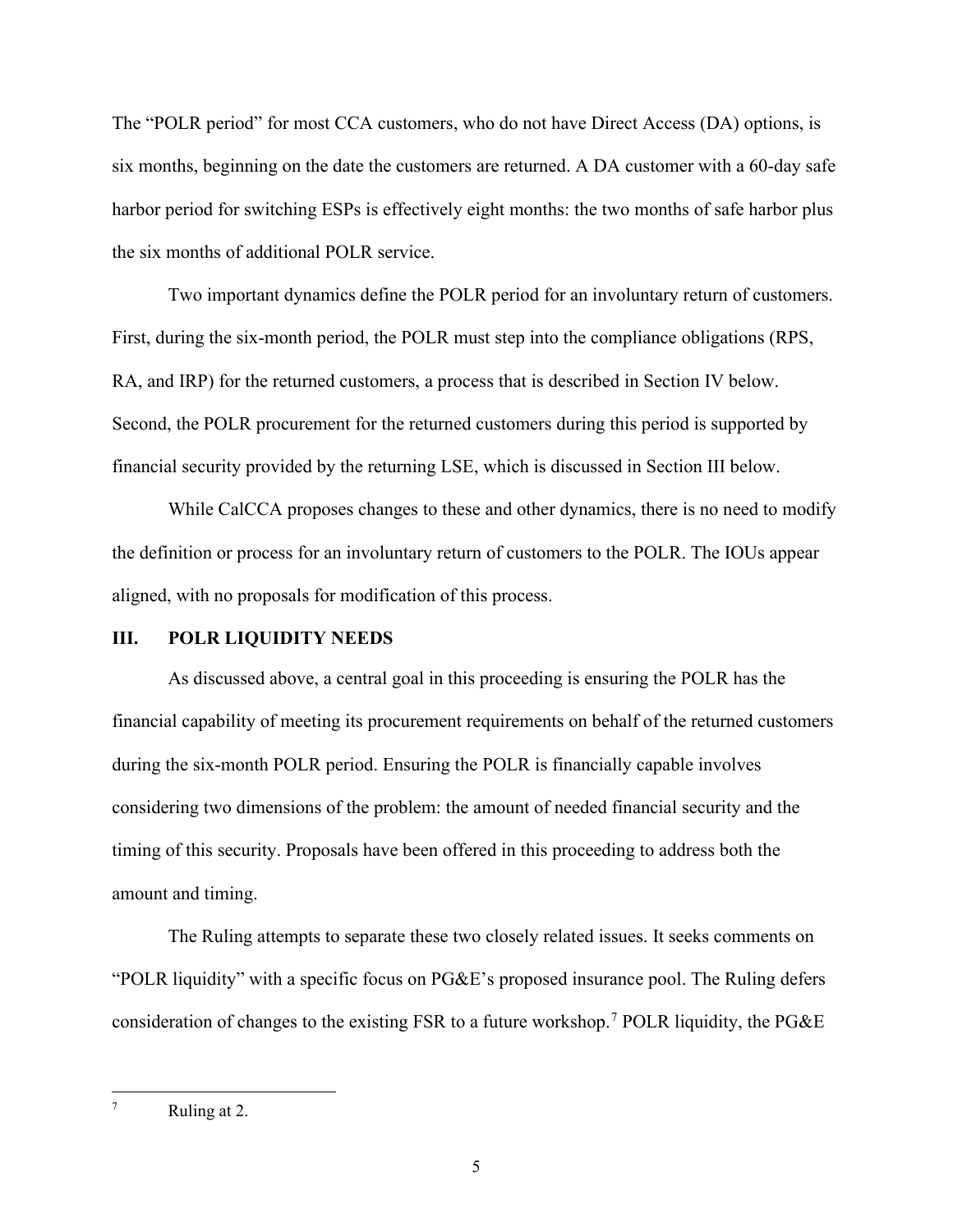insurance pool proposal, and the FSR cannot be discussed in isolation. Because the insurance pool is effectively a substitute for the FSR, the two must be examined in concert. For this reason, CalCCA comments first, on changes that could be made to the FSR to improve the accuracy of the calculation. Second, CalCCA comments on the PG&E pool proposal and offers an alternative to address PG&E's apparent concern around POLR liquidity.

### **A. FSR Modifications**

<span id="page-9-0"></span>In the workshop, CalCCA presented several modifications to the cost and revenue estimates used in the FSR calculation that, if adopted, would improve the accuracy of the FSR calculation.<sup>[8](#page-9-2)</sup> Some modifications would increase the required level of FSR posting while others would decrease the required level of FSR posting. SCE and PG&E, likewise, have proposed changes to the calculation of the amount of a security posting.

If the Commission adjusts the FSR calculation, then *all elements* of the FSR should be adjusted to ensure that cost and revenue forecasts are equally informed for all elements. In other words, the Commission should either choose to uniformly improve the accuracy of the FSR or not and should not pick and choose the modifications made to the FSR calculation.

CalCCA discusses below its recommendations for the proposed modifications to the FSR calculation in the context of the FSR formula: *Forecast RA Cost + Forecast RPS Cost + Forecast Energy Cost + Administrative Fee – Forecast Revenue*.

### **1. Forecast Costs**

<span id="page-9-1"></span>Three proposals have been presented to modify the calculation of the Forecast RA and RPS Cost component of the FSR.

 CalCCA has agreed with SCE's proposal to update the proxies used for RA price and RPS prices.

<span id="page-9-2"></span>POLR Workshop #2 Presentations, at Slides 46-48.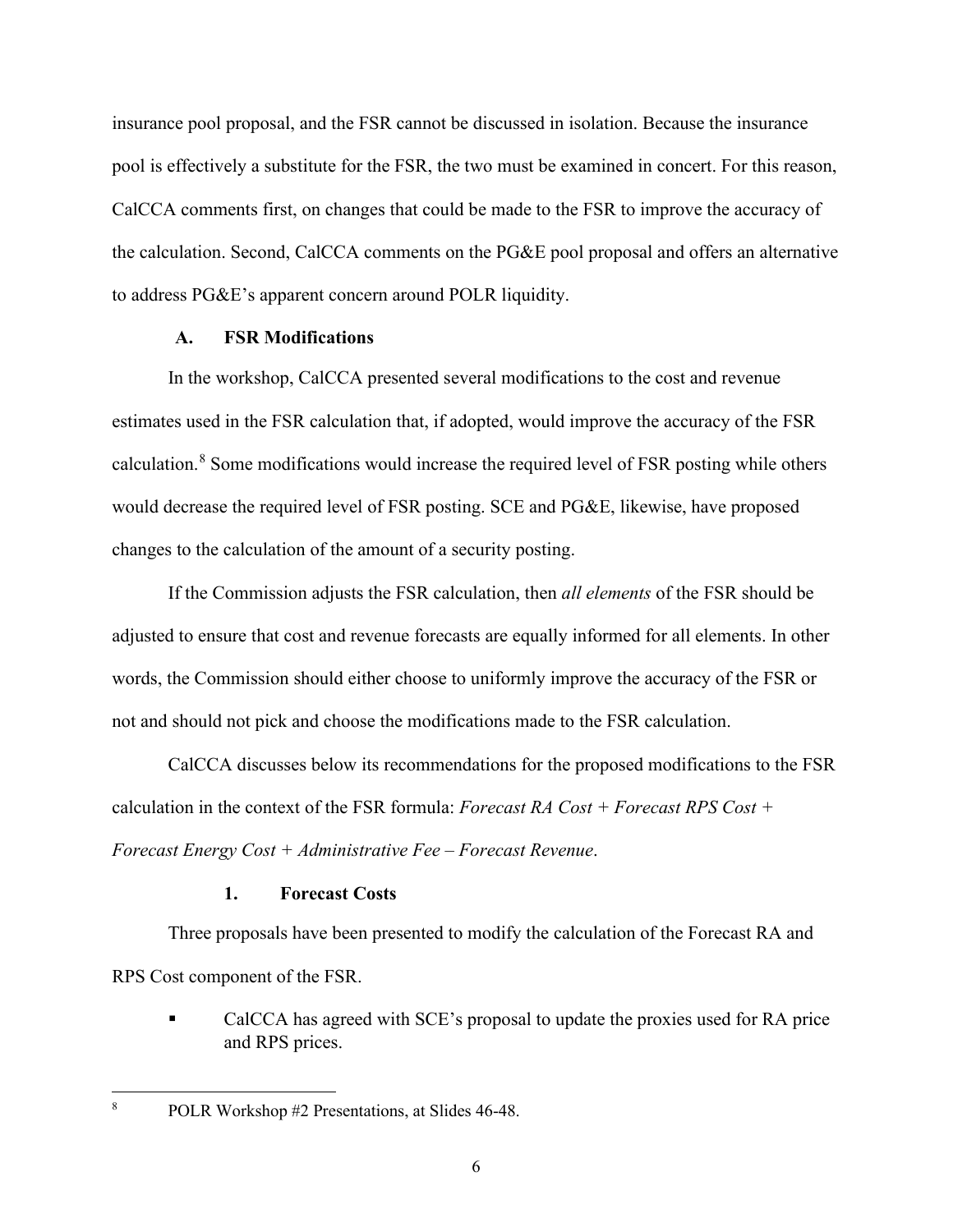CalCCA has proposed adjustment of the quantity of RA to which the proxy prices would be applied to reflect the availability of resources in the IOU portfolio to serve the returned customers.

CalCCA addresses these changes below.

# **a. Rely on Energy Resource Recovery Account (ERRA) Market Price Benchmarks**

The current calculation draws the price of RA from Energy Division's most recent RA report. These prices lag behind current market prices, meaning they are out of date when used for this purpose. This lag could be reduced by relying on recent ERRA market price benchmarks as proxies for forecast RA costs. CalCCA has agreed with SCE that this change should be made to improve the accuracy of the FSR calculation.

The RPS price in the FSR calculation should likewise rely on the ERRA MPB for RPS.<sup>[9](#page-10-0)</sup>

The 2022 calculated RPS forecast price is \$13.70 per megawatt-hour  $(MWh)^{10}$  $(MWh)^{10}$  $(MWh)^{10}$  and does

represent the most current Market Price Benchmark. The prior calculation of this benchmark was adopted by the Commission in Resolution E-5170, authorizing all three IOUs to use the Forecast

RPS adder of \$14.49/MWh. [11](#page-10-2)

<span id="page-10-0"></span><sup>9</sup> Rule 23 for all three utilities states, "In the absence of a robust index, a forward quote, or durable methodology for regularly estimating the value of a Renewable Energy Credit (REC), [IOU] will use the \$10/MWh REC value adopted by the Commission in D.16-05-006 as an estimate of the incremental cost of satisfying the Renewable Portfolio Standard (RPS) requirement for the involuntarily returned CCA load." Since D.16-05-006, the Commission has issued annually a PCIA MPB that has been used as a more robust methodology.<br> $\frac{10}{2}$  See November 1, 2

<span id="page-10-1"></span>See November 1, 2021 Energy Division values for the Power Charge Indifference Adjustment (PCIA) Forecast and True Up. [https://www.cpuc.ca.gov/-/media/cpuc-website/divisions/energy](https://www.cpuc.ca.gov/-/media/cpuc-website/divisions/energy-division/documents/community-choice-aggregation-and-direct-access/calculation-of-the-market-price-benchmarks-20212022.docx)[division/documents/community-choice-aggregation-and-direct-access/calculation-of-the-market-price](https://www.cpuc.ca.gov/-/media/cpuc-website/divisions/energy-division/documents/community-choice-aggregation-and-direct-access/calculation-of-the-market-price-benchmarks-20212022.docx)[benchmarks-20212022.docx.](https://www.cpuc.ca.gov/-/media/cpuc-website/divisions/energy-division/documents/community-choice-aggregation-and-direct-access/calculation-of-the-market-price-benchmarks-20212022.docx)<br><sup>11</sup> The Energy Division PCIA Forecast and True Up November 2, 2020 [https://www.cpuc.ca.gov/-](https://www.cpuc.ca.gov/-/media/cpuc-website/divisions/energy-division/documents/community-choice-aggregation-and-direct-access/2020-calculation-of-the-market-price-benchmarks.pdf)

<span id="page-10-2"></span>[<sup>/</sup>media/cpuc-website/divisions/energy-division/documents/community-choice-aggregation-and-direct](https://www.cpuc.ca.gov/-/media/cpuc-website/divisions/energy-division/documents/community-choice-aggregation-and-direct-access/2020-calculation-of-the-market-price-benchmarks.pdf)[access/2020-calculation-of-the-market-price-benchmarks.pdf.](https://www.cpuc.ca.gov/-/media/cpuc-website/divisions/energy-division/documents/community-choice-aggregation-and-direct-access/2020-calculation-of-the-market-price-benchmarks.pdf)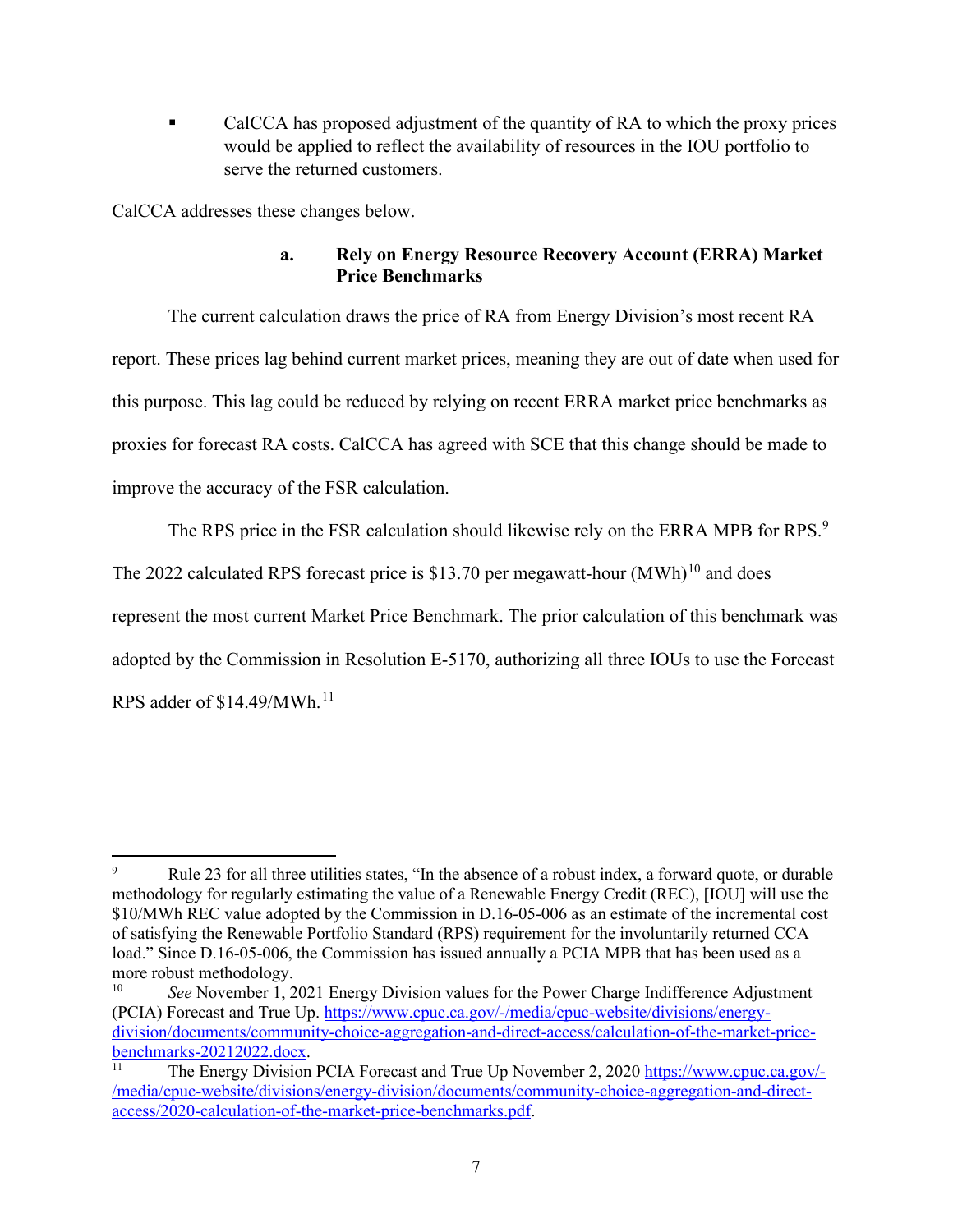#### **b. Account for Resources Readily Available to the POLR**

While using a more current benchmark may provide for a more accurate calculation, the calculation should also deduct costs for any resources the returned customers will pay for through a separate rate mechanism. Cost Allocation Mechanism (CAM) resources provide RA for all customers through a charge recovered in distribution rates. Whether a customer is served by another LSE or the IOU, the customer will pay for and receive its proportional share of RA associated with the CAM resources. The cost should not be duplicated through the FSR. To avoid duplication, CAM RA quantities should be netted out of the RA quantity priced by the calculation; alternatively, the IOU could price this quantity of RA at zero for the FSR calculation.

### **2. Forecast Revenues**

<span id="page-11-0"></span>During the March 7, 2022 workshop, CalCCA presented a number of additional changes to the FSR calculation that could improve the ability of the FSR to more accurately depict costs and revenues resulting in a better FSR calculation.

### **a. Forecast Generation Rate Revenue**

CalCCA recommends several modifications to the calculation of forecasted revenue offset to costs to ensure the FSR calculation correctly estimates anticipated revenues resulting from customer returns. First, today the revenue offset of the FSR is calculated using the IOU's *system* average rates. The rate thus reflects the IOU's blend of customer classes. A CCA's mix of customers, however, may vary significantly from the IOU's mix; using the system average thus could materially overstate or understate the expected revenues. It is generally the case for all three IOUs that the average rates within the CPUC defined rate classes are; residential > commercial and industrial > agricultural > street lighting. If a CCA serves a higher proportion of residential customers than the IOU system average, then the returning load would be expected to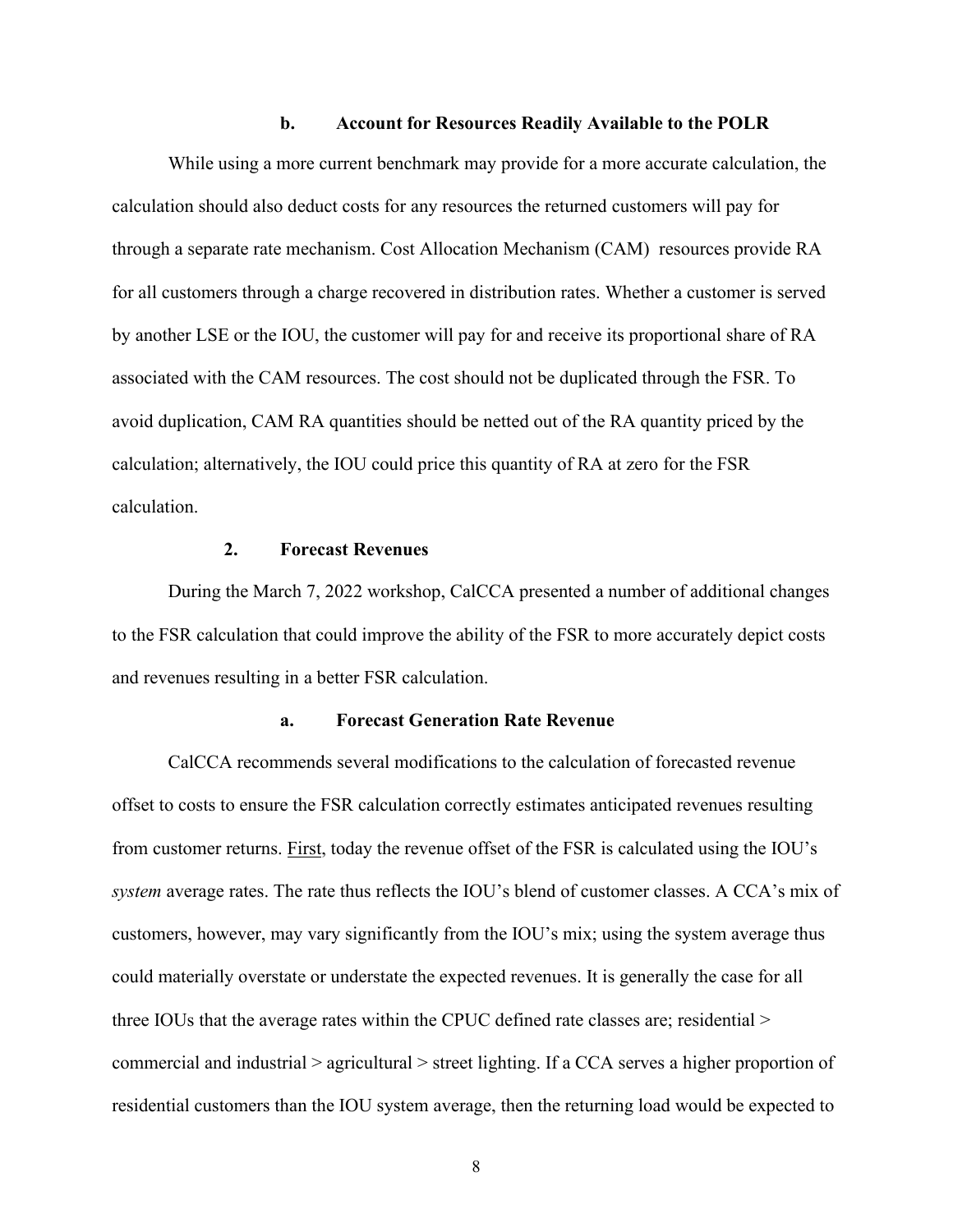generate higher revenues than that of the IOU system average rate. Consequently, CalCCA recommends the Commission reflect average customer rates *by class* for each CCA to better reflect anticipated revenues for any individual CCA return.

Second, although IOU generation rates are seasonally differentiated, the FSR revenue offset does not reflect that seasonality instead using an annual average. While the forward Intercontinental Exchange (ICE) energy price forecast component of the FSR/re-entry fee will reflect the season differences in costs of energy, the use of a system annual average rate will not. The result then is an estimation of generation rate revenues in the summer that is lower than what rates will recover and higher in the winter. At the same time, the ICE cost estimate is reflecting the expected costs for a seasonally representative period which will create an FSR/re-entry fee calculation that is artificially high in the summer and artificially low in the winter. Therefore, CalCCA recommends the Commission seasonally differentiate average generation rate revenues to match seasonal differentiation of forecast energy costs. Third, the FSR calculation should consider approved IOU rate changes that will take effect during the FSR posting period. For example, the November 10, 2021 advice letter filed by the IOUs should reflect Commission authorized rate changes from a general rate case or ERRA case to bundled rates that will be in effect the first six months of the next year to reduce the likelihood of a discrepancy between a posted FSR and a calculated reentry fee. This should occur in the May FSR update as well.

#### **b. Power Charge Indifference Adjustment (PCIA) Netting**

SCE has proposed a reduction in the PCIA revenue credit that would be applied in calculating FSR; CalCCA in response has pointed out that the PCIA component should not be adjusted unless other PCIA-related influences on the formula are modified. The PCIA is a complex instrument. SCE has proposed that the credit of generation rate revenues from returning customers be netted against the PCIA component that they will pay as a bundled load customer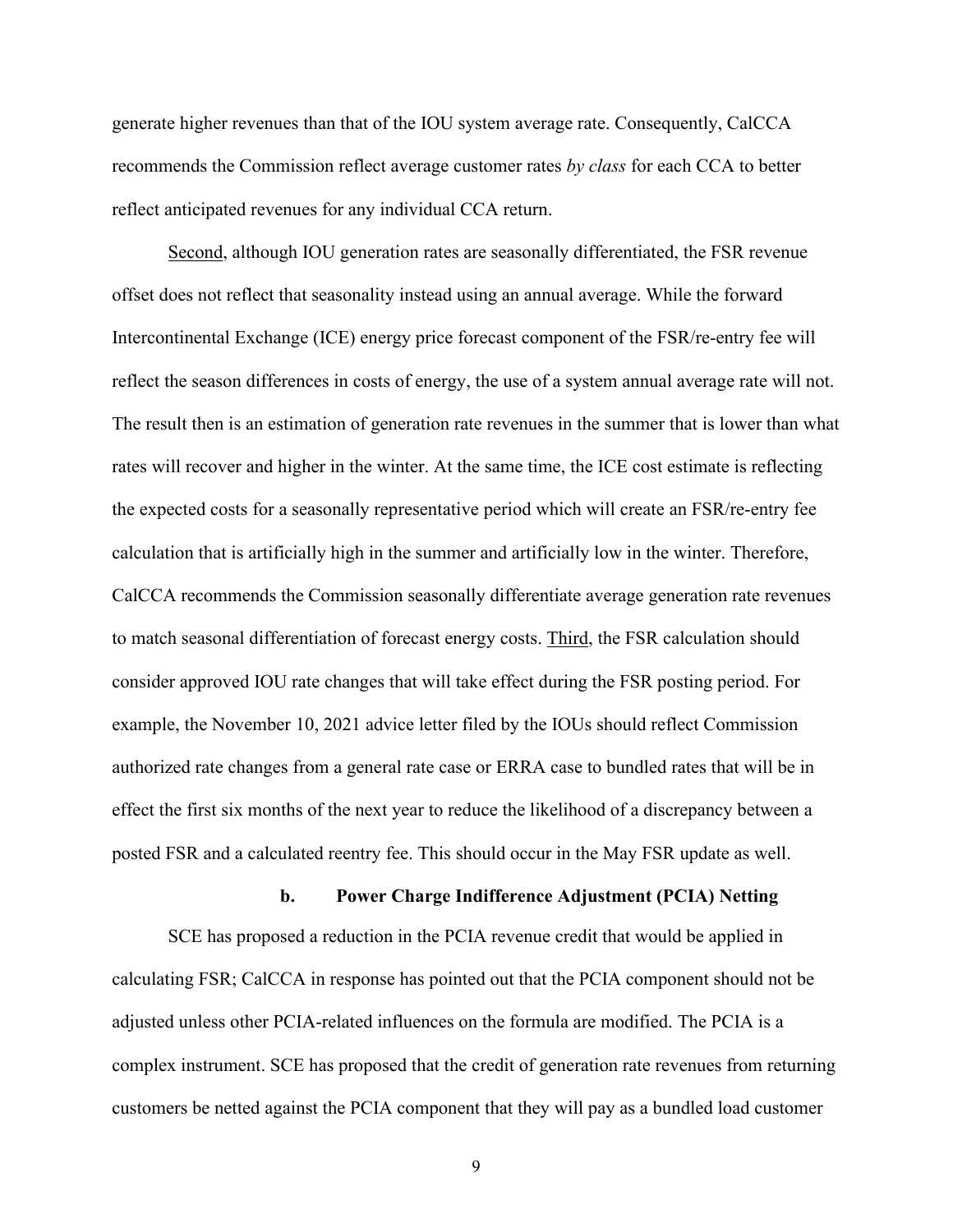so that the generation revenues reflect incremental revenues. Such an adjustment requires further vetting to ensure that the interaction of PCIA, bundled rates, and ERRA true-ups work in concert and do not shift costs. In addition, if changes are to be made to the FSR to reflect the PCIA net revenues, then other changes should also be considered that will better reflect the costs and revenues of customers receiving POLR service.

### <span id="page-13-0"></span>**B. Balancing Accounts With Interests Should be Used to Address PG&E's Liquidity Concern Rather Than PG&E's Pool Proposal**

PG&E proposes to replace the current FSR process with a sort of insurance or credit "pool" to address liquidity. This proposal increases the amount of security that would be required to have two months of liquidity readily at hand. PG&E suggests that each CCA would contribute to the pool a forecast two months of POLR service<sup>[12](#page-13-1)</sup> *without* offsetting anticipated revenues from the returned customers. While risk pooling in theory could lower the overall cost of security, PG&E's proposal does not achieve such cost reductions. CalCCA calculates the amount of security PG&E proposes at roughly \$1.4 billion pool for all CCAs – an outsized impact driven primarily by  $P G \& E$ 's proposal to remove the revenue offset from the FSR calculation.<sup>[13](#page-13-2)</sup>

Beyond the magnitude of impact, PG&E's proposal suffers from other problems. PG&E appears to assume that CCAs would contribute to the pool cash or some other instrument, such as a letter of credit. While this may be one way to prevent a cost shift to bundled customers, it has the potential to shift costs among CCAs instead. As mentioned by Peninsula Clean Energy during the March 7, 2022 Workshop, the mechanism would allow the POLR to take cash or a financial instrument from one LSE to support the return of customers from another LSE. Allowing the POLR to draw upon a pool to address the returning customers which may include

<span id="page-13-2"></span><span id="page-13-1"></span><sup>12</sup> March 7, 2022 POLR Workshop Presentation, at Slide 38. 13 *Id.,* at Slide 45.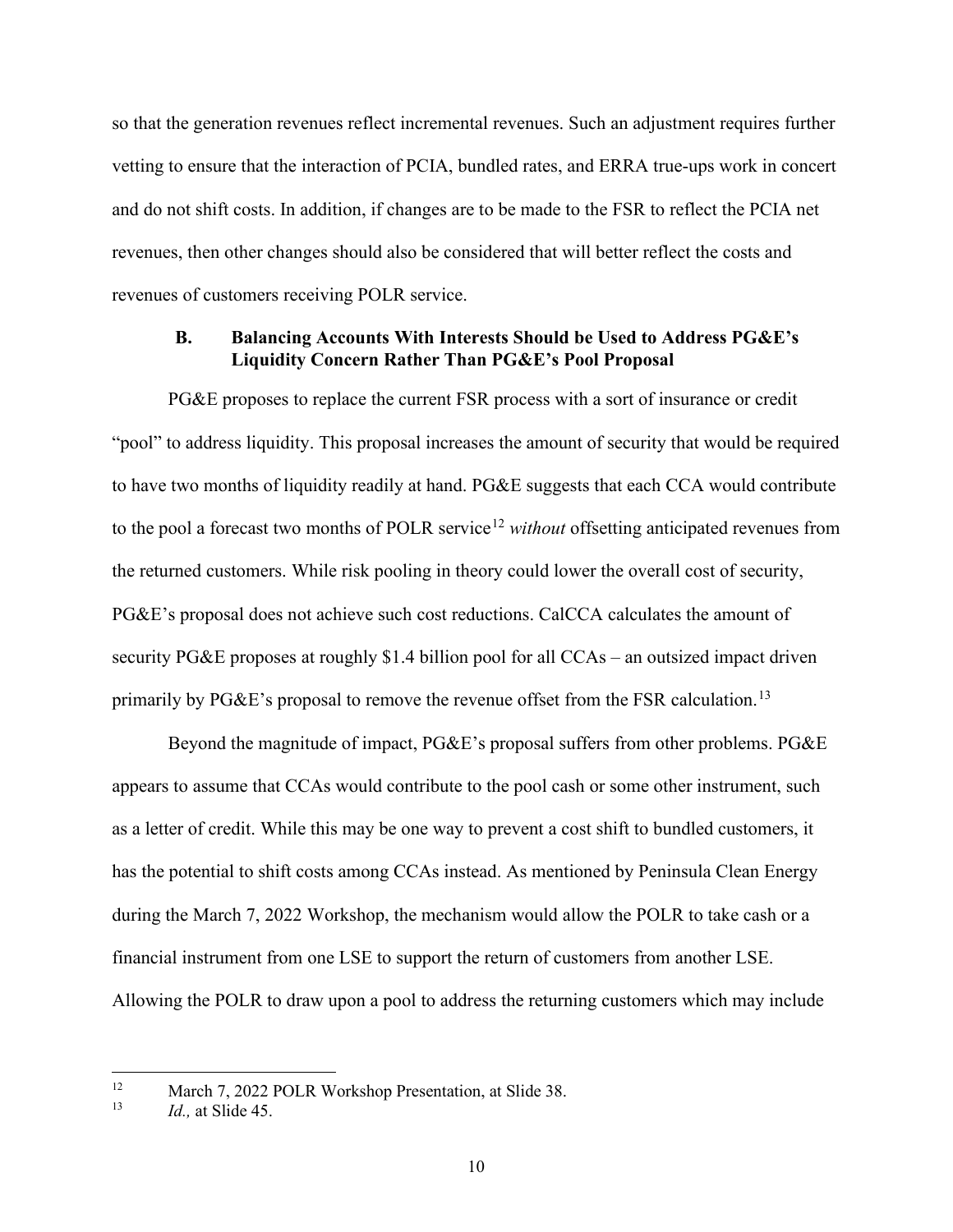CCAs with returning customers and CCAs who are not returning customers may address the shifting of costs from CCA customers and bundled load customers but it does not address cost shifting among CCA customers being served by different CCAs.

Further, PG&E's pool proposal would only apply to CCAs, not ESPs. Parties at the workshop suggested that ESP customers should not be subject to PG&E's pool proposal or other changes to enhance liquidity because they can elect to go to another ESP in the event of a failure of their existing ESP. As discussed above, however, if the Commission's worry is a Black Swan type of event, neither ESPs nor IOUs will be exempt from the impacts. If prices were driven beyond a sustainable level, ESPs could choose to return customers to the IOUs rather than continuing to procure at the high prices. For these reasons, ESPs should be included in any adopted modifications to the FSR.

If PG&E's concern is "liquidity" – having funds available when needed – CalCCA submits that there is a less expensive approach to address liquidity than what PG&E has proposed. The Commission could, as it has done for years, use a balancing account with financing charges for the required liquidity. The benefit of this approach is that costs to provide liquidity are incurred only if customers are actually returned to the IOU.

#### <span id="page-14-1"></span><span id="page-14-0"></span>**IV. RESOURCE AVAILABILITY**

### **A. The POLR Should Assume Energy, RA, RPS, and IRP Compliance Obligations for Returned Customers During the POLR Period**

As the POLR assumes responsibility for the returned customers for the future, it must take on all procurement and compliance obligations for those customers. CalCCA proposes that in addition to purchasing energy from the CAISO for these customers, the POLR should assume RA, RPS, and IRP mandate obligations effective upon the date of the customer return, although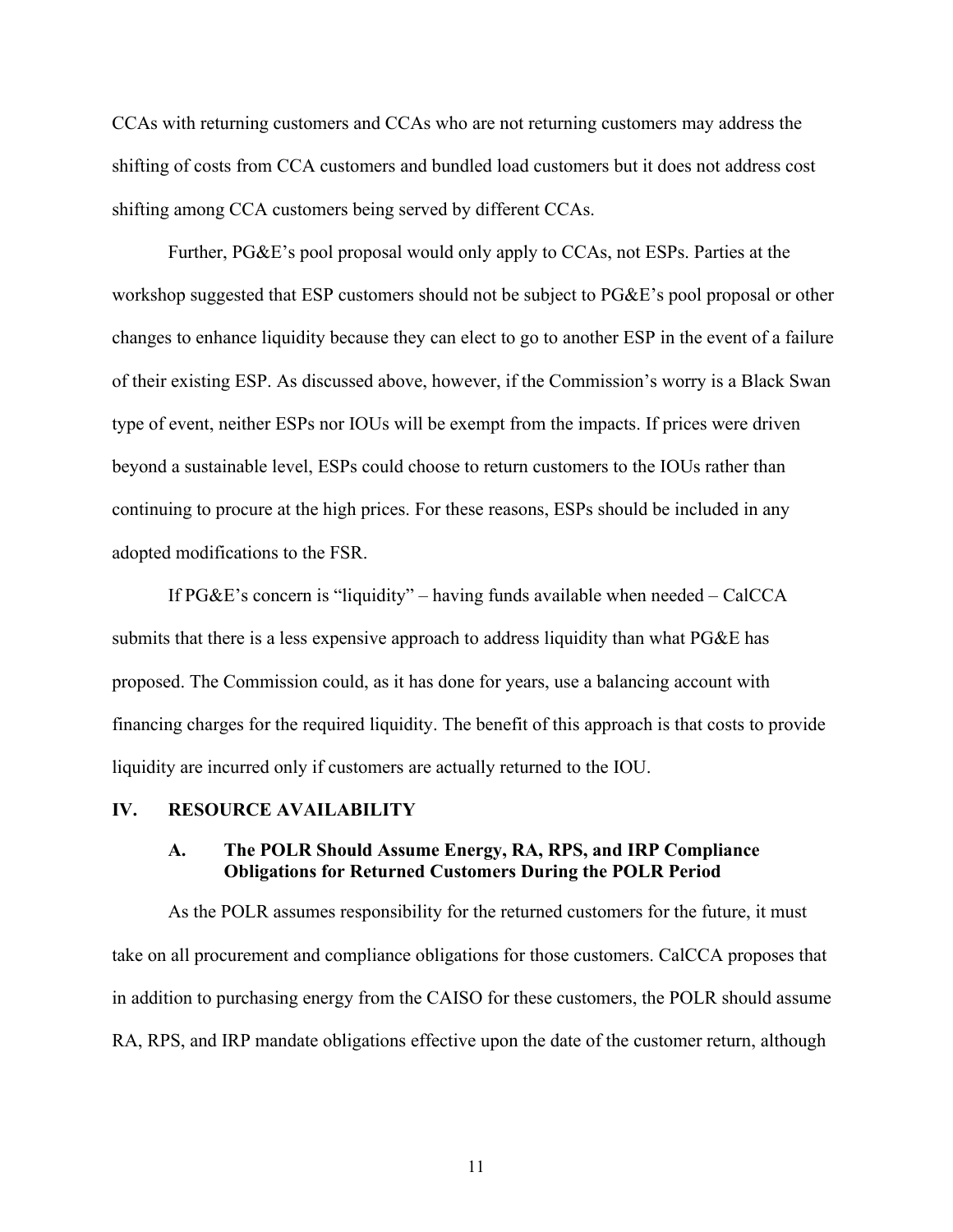actual procurement may be delayed. To avoid speculative and unnecessary costs, however, the POLR should not be required to procure any product in advance of a notice of customer return.

The POLR's most urgent role is to provide energy to returning customers. Therefore, during the six months that returning customers are under POLR service, the POLR should procure energy from the CAISO for these customers. This obligation becomes effective upon the date of customer return.

Meeting compliance requirements should be approached more cautiously, considering market conditions and compliance timelines. Compliance requirements for RA, RPS, and IRP procurement mandates should be addressed as follows:

- **•** Depending on the timing of customer return, the POLR may not be able to procure RA for those customers given RA showings are due 45 days prior to the month. The POLR should thus maintain the existing right to an RA waiver when compliance dates have passed or resources are unavailable at a reasonable price.
- While RPS procurement is critical in the long run, it does not wear the same urgency as energy and RA. Thus, while the POLR will assume the obligations upon customer return, it should procure any needed resources in a manner that avoids market power exercise or unnecessary costs. If a return falls close to an upcoming compliance date, the POLR should receive a temporary deferral of the obligation.
- Compliance with IRP mandates, like RPS, may be a longer-term concern and present more complication. The IRP mandates are designed to get new resources built, and if the returning LSE has accomplished some or all of its obligations, the POLR should not duplicate these costs. Its obligations should be limited to fulfilling any shortfalls experienced by the returning LSE and a going forward obligation. Again, the POLR and the Commission should be mindful of market conditions in considering the timing of any "catch up" procurement to avoid unnecessary costs. If necessary, the POLR should receive a deferral of its obligation to the extent the Commission deems reasonable considering current market conditions.

The POLR should not be required to "hedge" or procure resources in advance of any

customer returns. First, it would be nearly impossible for the POLR to conduct effective hedging

given the speculative nature of customer returns. Asking customers to pay the costs of ineffective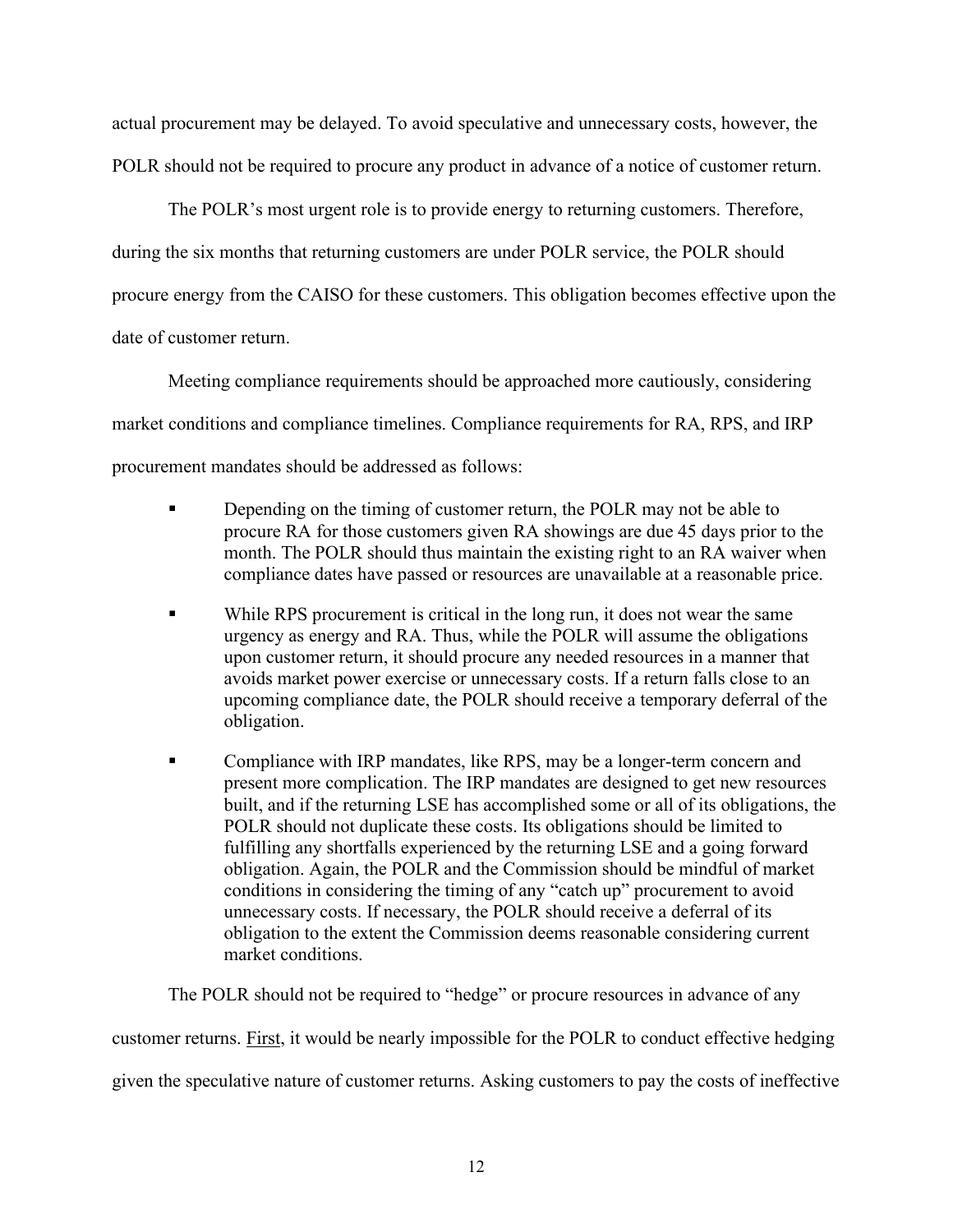hedges to protect against customer returns that may or may not happen is unreasonable. Second, putting the POLR in the market for these additional resources in advance would only exacerbate resource constraints and increase costs for not only customers of returning LSEs but customers of *all* LSEs. Finally, if resources are scarce, and the POLR successfully procures remaining resources in the market, other LSEs could find themselves without sufficient supply to meet requirements, facing penalties. Imposing penalties on deficient LSEs for a deficiency caused by the POLR when the deficiency was caused by the POLR unnecessarily increases costs to any entity required to pay for advance procurement. All procurement and compliance obligations should remain, as they do today, with LSEs actively providing services to their customers.

#### **B. LSE Contract Assignment to POLR**

<span id="page-16-0"></span>The Ruling asks parties to consider if the POLR should be required to assume resource contracts from the returning LSE through a "right of first refusal" (ROFR) provision within LSE contracts. During the workshop, the Solar Energy Industries Association and the Large-scale Solar Association indicated mandatory contract assignment from the LSE to the POLR would be beneficial, and the SBUA suggested voluntary assignment. However, as discussed in CalCCA's workshop presentation, significant policy and legal concerns arise should the Commission require CCAs or ESPs to provide in their contracts for the assignment of the contract to the POLR in the event of its deregistration.

#### **1. Policy Concerns With Contract Assignability**

<span id="page-16-1"></span>CalCCA has identified policy or market issues raised by contract assignment to the POLR. First, it is unclear how such a POLR ROFR requirement would affect a generator's or market participant's willingness to transact with the POLR. Second, even if parties were interested in such transactions, all such conditions come at a cost. In this case, the cost would be limited to the CCA or ESP; the IOU and its customers would be unaffected. Third, there are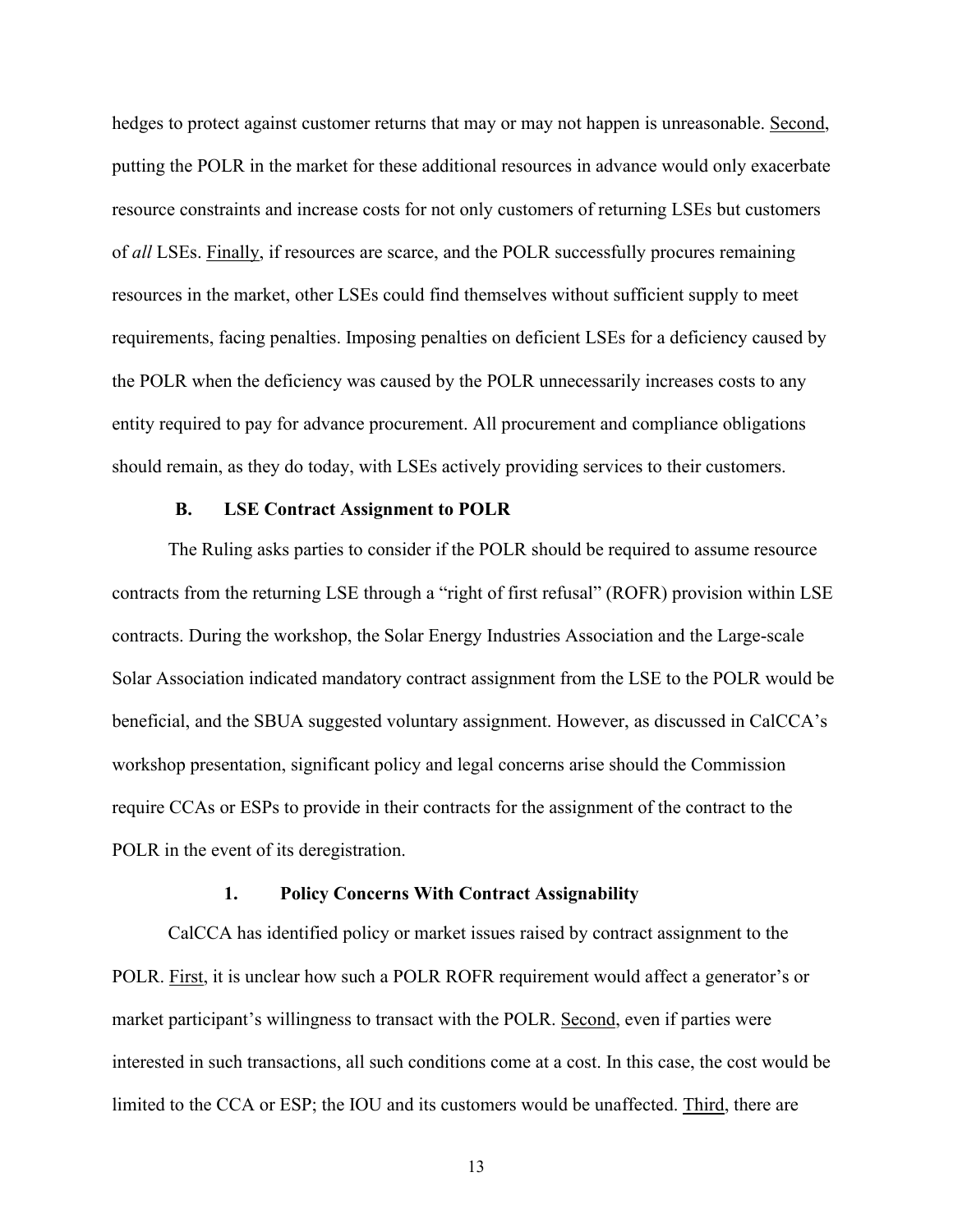numerous existing contracts that do not contain these provisions with some of those being longterm contracts to meet RPS requirements. To implement a new requirement would potentially mean the re-negotiation of contracts whose terms and conditions may have been set years prior. Any such renegotiation will result in one party or the other seeking additional changes to a contract entered in good faith drawing into question the value of long-term contracting in California's complicated energy space. Fourth, the provision would substantially complicate portfolio management. Serious questions arise whether and under what terms and conditions the CCA could resell the output under the contract if it is burdened by a POLR ROFR. CalCCA does not support a requirement for the POLR to assume resource contracts from the returning LSE through a "right of first refusal" or as a mandatory assignment provision within LSE contracts.

#### **2. Legal Concerns With Contract Assignability**

<span id="page-17-0"></span>CalCCA has identified serious legal questions raised by a POLR ROFR in the context of bankruptcy, where the provision would have its greatest value. A POLR ROFR provision likely would be unenforceable in a bankruptcy since it would undermine the court's jurisdiction in distributing the estate's assets or reorganizing its obligations. The Supremacy Clause of the Constitution mandates that federal laws, such as those concerning bankruptcy, "shall be the supreme Law of the Land; ... [the] Laws of any State to the Contrary notwithstanding."<sup>[14](#page-17-1)</sup> "Congress' intent to supersede state law altogether may be found from a "'scheme of federal regulation . . . so pervasive as to make reasonable the inference that Congress left no room for the States to supplement it,' because 'the Act of Congress may touch a field in which the federal

<span id="page-17-1"></span><sup>14</sup> U.S. Const., art. VI, cl. 2.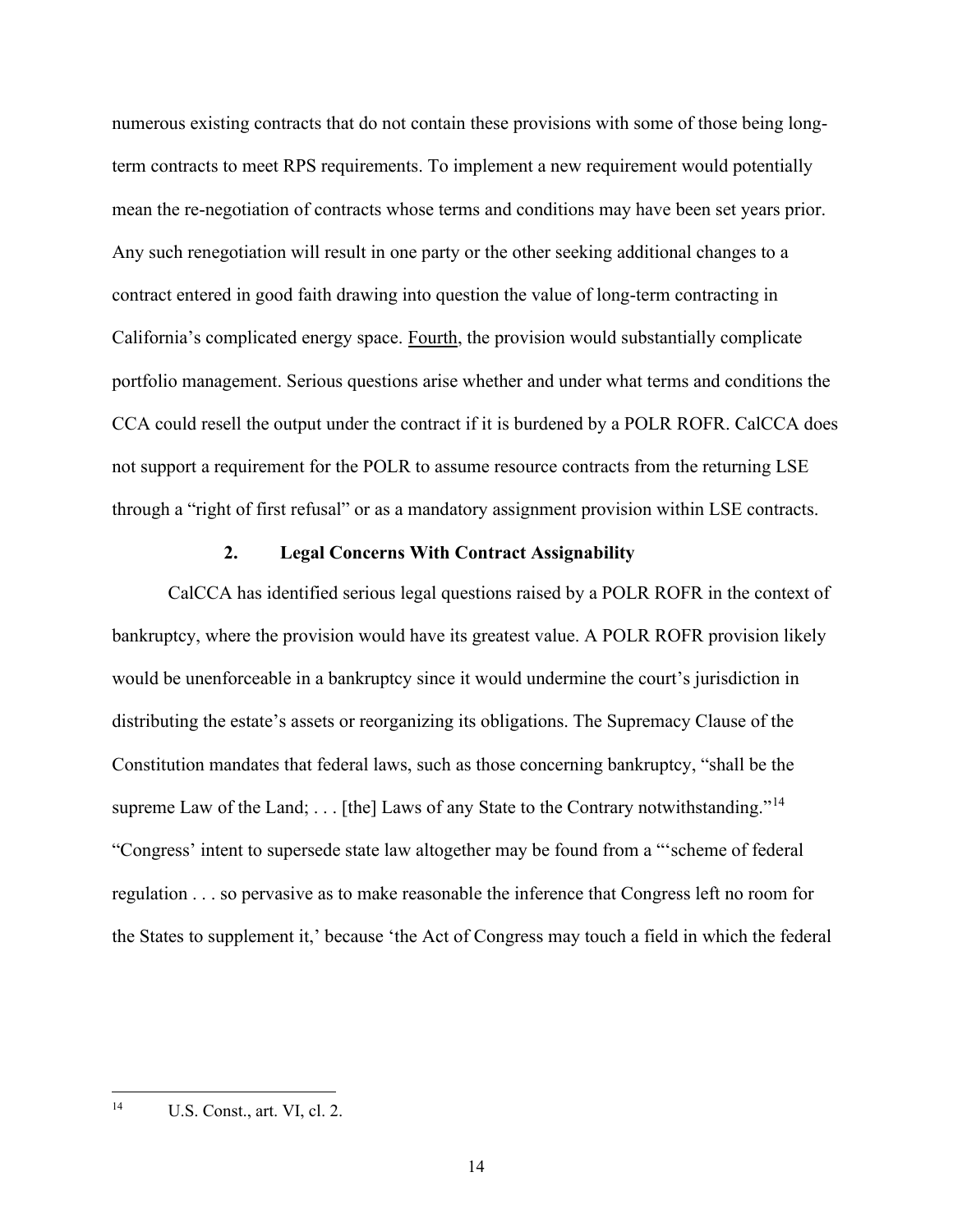interest is so dominant that the federal system will be assumed to preclude enforcement of state

laws on the same subject." <sup>[15](#page-18-0)</sup>

In describing preemption in the context of federal bankruptcy law, the Ninth Circuit has

stated that:

There can be no doubt that federal bankruptcy law is 'pervasive' and involves a federal interest 'so dominant' as to 'preclude enforcement of state laws on the same subject'--much like many other areas of congressional power listed in Article I, Section 8, of the Constitution, such as patents, copyrights, currency, national defense and immigration. The Bankruptcy Clause, which grants Congress the power to make bankruptcy laws, U.S. Const. art. I, § 8, cl. 4, stresses that such rules must be 'uniform.' Bankruptcy law occupies a full title of the United States Code. It provides a comprehensive system of rights, obligations and procedures, as well as a complex administrative machinery that includes a special system of federal courts and United States Trustees. [16](#page-18-1)

A POLR ROFR likely would be preempted under this scheme as an *ipso facto* provision.

The Bankruptcy Code makes a provision terminating or modifying an executory contract upon

the commencement of a bankruptcy case generally inoperative:

Notwithstanding a provision in an executory contract or unexpired lease, or in applicable law, an executory contract<sup>[17](#page-18-2)</sup> or unexpired lease of the debtor may not be terminated or modified, and any right or obligation under such contract or lease may not be terminated or modified at any time after the commencement of the case solely because of a provision in such contract or lease that is conditioned on …the commencement of a case under this title ….[18](#page-18-3)

The reasoning underlying this rule goes to the very heart of bankruptcy's purpose.

Complementary sections of the Bankruptcy Code empower a debtor in bankruptcy, or the

assigned trustee, to "assume," "assume and assign" or "reject" contracts. 11 U.S.C. § 365(a) &

<span id="page-18-0"></span><sup>15</sup> *Pacific Gas & Electric Co. v. State Energy Resources Conservation & Development Commission*, 461 U.S. 190, 203-04 (1983) (internal citations omitted). 16 *Sherwood Partners, Inc., v. Lycos Inc.*, 394 F.3d 1198, 1201 (9th Cir. 2005) (internal citations

<span id="page-18-1"></span>omitted).

<span id="page-18-3"></span><span id="page-18-2"></span> $18$  11 U.S.C. § 365(e)(1).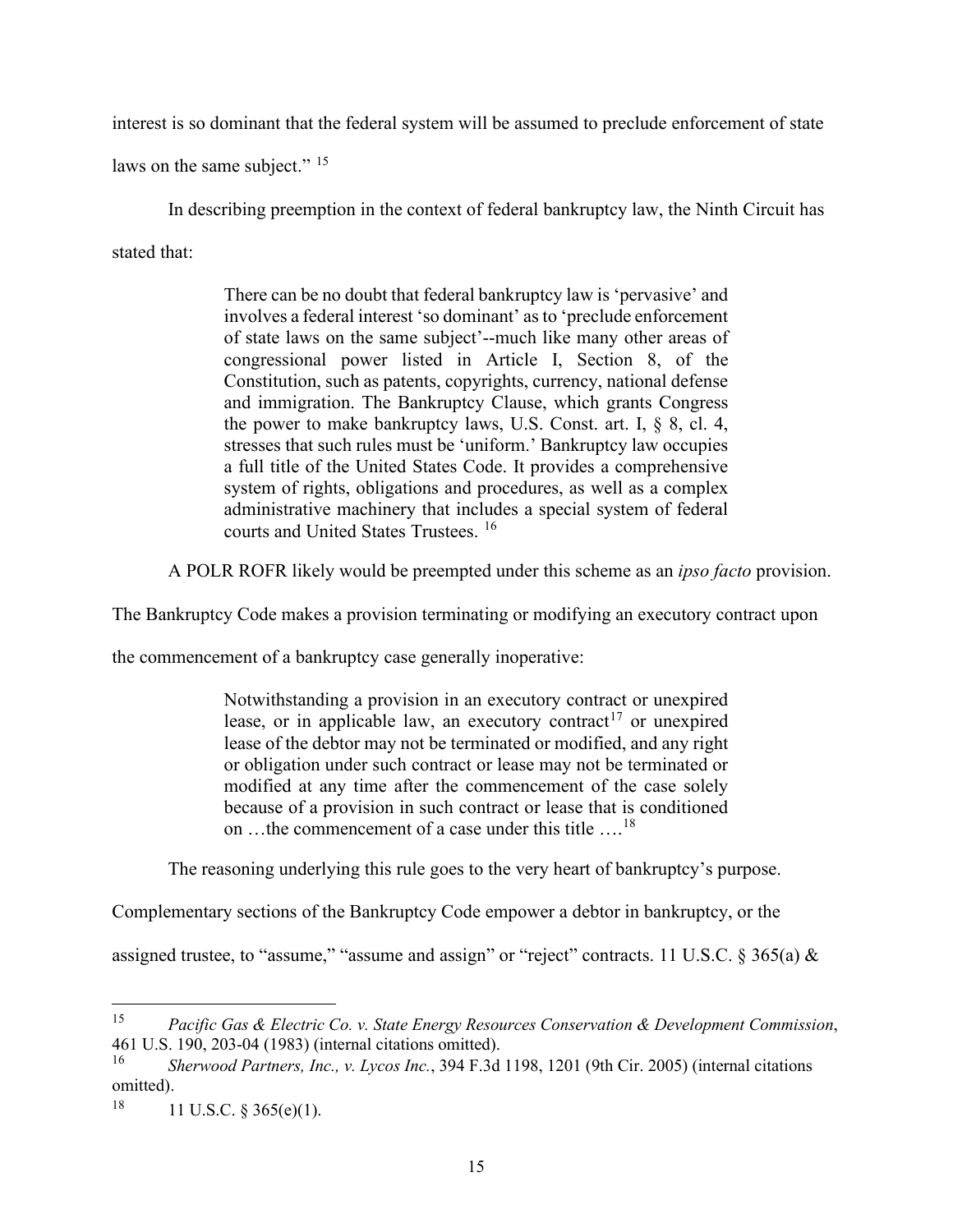(c). The power to assume, and to assume and assign, valuable contracts is one of the principal benefits of a bankruptcy filing. As the Ninth Circuit court of Appeal explained:

> By invalidating such [*ipso facto*] clauses, § 365(e)(1) promotes the rehabilitation of the debtor by enabling the bankruptcy trustee to assume (and thus continue in force) beneficial contracts that otherwise would have terminated automatically or would have been terminated by the other contracting party. See H.R. Rep. No. 95- 595, at 348-49, reprinted in 1978 U.S.C.C.A.N. 5963, 6304-05 (noting that enforcement of ipso facto clauses "frequently hampers rehabilitation efforts"). In short, the purpose of  $\S$  365(e)(1) is to protect the debtor from the enforcement of unfavorable insolvencytriggered clauses in executory contracts.<sup>19</sup>

A POLR ROFR thus faces strong legal headwinds. While courts have found in some cases that

the Bankruptcy Code is not preempted by a particular state law, those rulings typically conclude

that there is no conflict between the state law and the Bankruptcy Code, either because both are

capable of being performed or because the *ipso facto* prohibition is not triggered.<sup>[20](#page-19-2)</sup>

# <span id="page-19-0"></span>V. **RISK MANAGEMENT AND FINANCIAL MONITORING**

Customer return by an LSE should not come as a surprise to the Commission or the

POLR. Improving the ability of the Commission and POLR to anticipate customer returns, to the

extent reasonably possible, is a reasonable aim. Any improvements, however, must consider each

CCA's position (*e.g.*, new/existing, credit-rated/not rated) and, critically, respect the authority of

<span id="page-19-1"></span><sup>19</sup> *Spieker Props., L.P. v. MFM The SPFC Liquidating Trust (In re Southern Pac. Funding Corp.)*, 268 F.3d 712, 715-716, (9th Cir. 2001). *See also In re Peaches Records and Tapes, Inc.*, 51 B.R. 583, 587, n.6 (B.A.P. 9th Cir. 1985) (Section 365(e)(1) makes ipso facto clauses which result in a breach solely due to a bankruptcy filing of a party unenforceable subject to certain exceptions); *In re Eastman Kodak, In re Eastman Kodak Co.*, 495 B.R. 618, 623 (Bankr. S.D.N.Y. 2013) ("Section 365 thus advances one of the Code's central purposes, the maximization of the value of the bankruptcy estate for the benefit of creditors.") (internal citations omitted); *In re Enron Corp.*, 306 B.R. 465, 473 (S.D.N.Y. 2004).<br><sup>20</sup> See e.g. Northwest Wholesale, *Inc. y. Pac Organic Fruit LLC*, 357 P.34 650 (2015) (b

<span id="page-19-2"></span><sup>20</sup> *See, e.g., Northwest Wholesale, Inc. v. Pac Organic Fruit, LLC*, 357 P.3d 650 (2015) (holding that Wash. Rev. Code § 25.15.130(1)(d)(ii), which provided for automatic disassociation of LLC members upon a bankruptcy filing, was not preempted by the Bankruptcy Code because the partnership contract was not executory); *Robinson v. Michigan Consolidated Gas Co., Inc.* 918 F.2d 579 (6<sup>th</sup> Cir. 1990) (Detroit utility termination procedures do not conflict with Bankruptcy Code Section 366 and therefore are not preempted).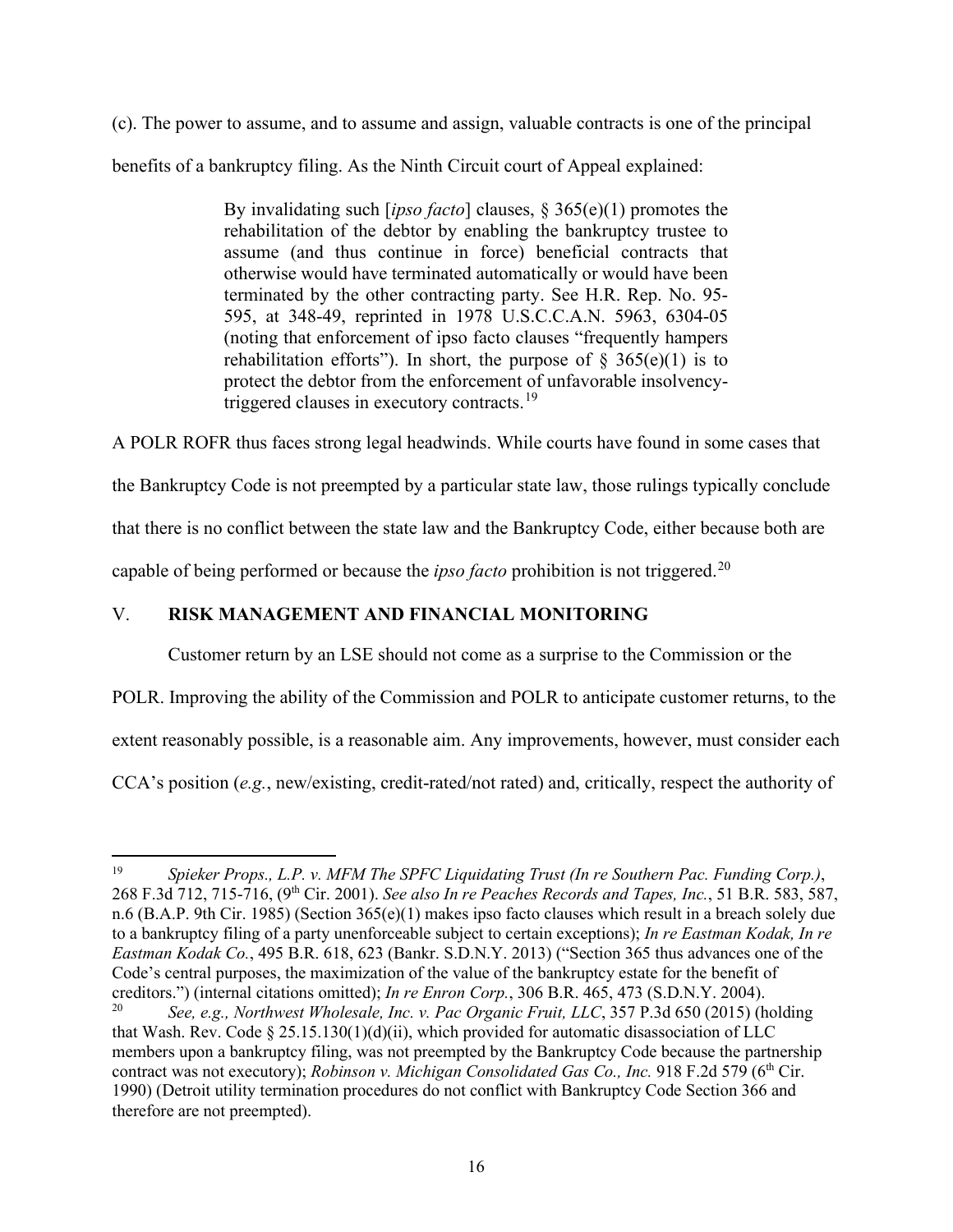local governing boards over CCA financial oversight. With these thoughts in mind, CalCCA recommends possible solutions for both new and existing CCAs.

CalCCA continues to work with CCAs to provide publicly available information concerning their financial status and operating policies (*e.g.*, risk management) readily accessible through a portal on the CalCCA website. The financial information accessible through this portal includes data points necessary to calculate days liquidity on hand, data points necessary to calculate debt ratio, risk management policies, and ratemaking policies and changes. This information captures several interacting factors that contribute to the financial health of an LSE. This initiative should improve the Commission's access to CCA information, which today requires combing through each CCA's websites and meeting minutes. Further, the organization is developing best practices guidance for all members expected to be completed mid-year.

Beyond these initiatives, CalCCA offers recommendations to address information access for new and existing CCAs. First, CalCCA recommends the Commission enhance the implementation planning process to ensure the Commission has predictable, standardized information on a timely basis before a new CCA launches. To do this, the Commission should:

- Require new LSEs to submit a Feasibility Study and a pro forma financial statement with the Implementation Plan;
- Establish annual assumptions to be included in the pro forma financial statement submitted with the Implementation Plan;
- Establish milestones for critical implementation action and review progress in the quarterly check-in with Commission staff; and
- Require new LSEs to update its pro forma financial statement six months prior to launch for review with the Commission and presentation to the CCA's governing board.

These requirements would apply to *newly forming* CCAs only, not existing CCAs expanding their service territories.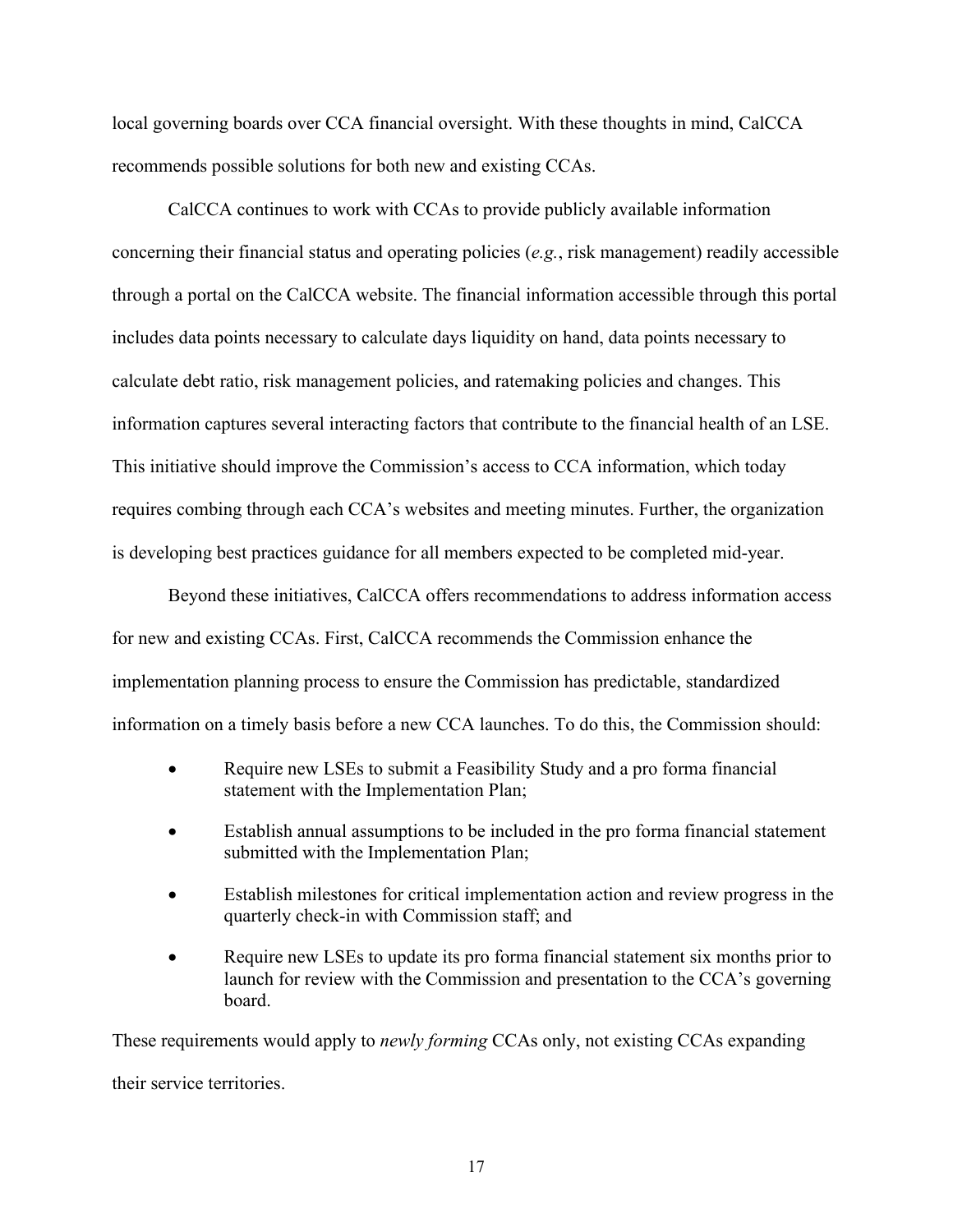Second, CalCCA proposes a tiered approach for financial monitoring of existing LSEs. The approach recognizes that no single metric can provide a full picture of an LSE's financial condition. Financial health for CCAs is a function of liquidity, debt, ratesetting policies, and risk management. For example, a lower Days Liquidity on Hand (DLOH) could be offset by a recent material rate increase.

Akin to SCE's proposal at the March 7, 2022 workshop, the approach would require different levels of financial monitoring depending on the LSEs' financial position. The tiers would be structured as follows:

**Tier 1:** LSE has an investment grade credit rating: No financial monitoring required recognizing that the LSE's financial health is under watch by a ratings agency, which examines a range of financial indicators;

**Tier 2:** LSE does not have an investment grade credit rating: DLOH reported periodically to the CPUC confidentially; and

**Tier 3:** LSE's DLOH dips below a designated threshold: LSE consults with Energy Division Staff.

This structure is designed to facilitate conversations between the Commission and LSEs facing challenges to provide some foresight into potential customer returns.

The Commission should ensure a durable approach such that all entities are evaluated for risk similarly and appropriately. Therefore, CalCCA's proposal for financial monitoring would apply to both CCAs and ESPs. This should also include the IOUs if in the future a non-IOU serves as POLR.